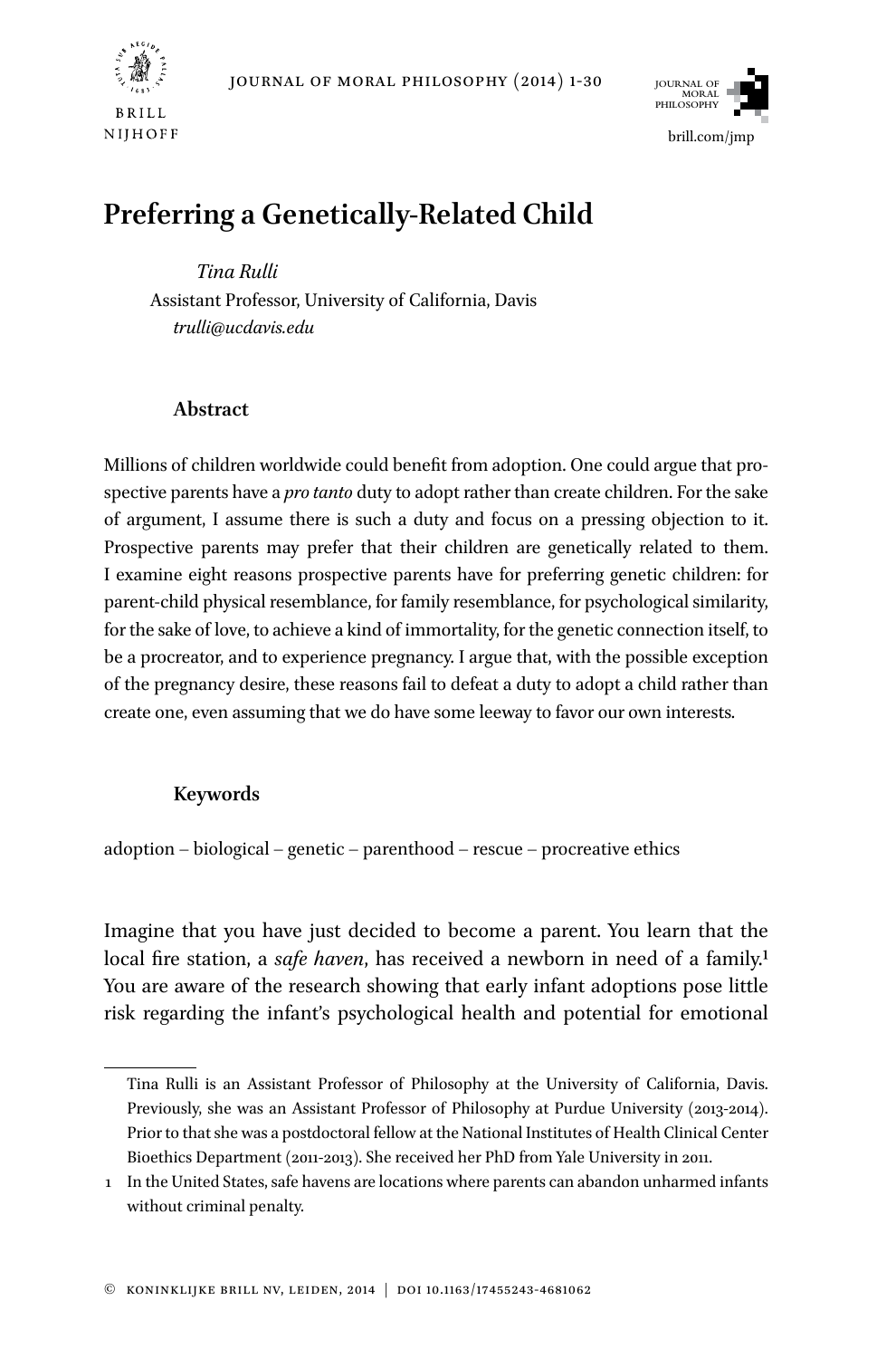attachment.2 The urgent need for placement and the lack of administrative costs allow for the baby's adoption with few additional hurdles or financial burdens. You can adopt this child, who will otherwise face a life of uncertainty in various institutions or foster homes. Or you can decline and bring a new child into the world instead. What does morality have to say about the choice in this *Safe Haven* case? Is there a duty to adopt rather than create a child?

2 Linda van den Dries, Femmie Juffer, Marinus H. van Ijzendoorn, Marian J. Bakerman-Kranenburg, 'Fostering Security? A Meta-Analysis of Attachment in Adopted Children,' *Children and Youth Services Review* 31 (2009), pp. 410–421. This meta-analysis of 39 studies of attachment in adopted children showed no difference in secure attachments between nonadopted children and children adopted before the age of 12 months. Adoptees, of all ages, show no increase in disorganized attachment compared to nonadopted children when self-report measures are included. See Marinus H. van ijzendoorn, Femmie Juffer, and Caroline W. Klein Poelhuis, 'Adoption and Cognitive Development: A Meta-Analytic Comparison of Adopted and Nonadopted Children's iq and School Performance,' *Psychological Bulletin* 131 (2005), pp. 301–316. This meta-analysis of 62 studies showed no difference between adopted children and nonadopted environmental peers in 10. For children adopted before 1 year old, there were no delays in school achievement, p. 312. Likewise, there is no difference between adopted and nonadopted infants in infant temperament; see W.B. Carey, W.L. Lipton, & R.A. Myers, 'Temperament in adopted and foster babies,' *Child Welfare* 53 (1975), pp. 352–350; for mental and motor functioning, see R. Plomin & J. DeFries, *Origins of individual differences in infancy: The Colorado Adoption Project* (Orlando, fl: Academic Press, 1985); for communication development, see L.A. Thompson, & R. Plomin, 'The sequenced inventory of communication development: An adoption study of two-and three-year-olds,' *International Journal of Behavioral Development* 11 (1985), pp. 219–231.

Studies showing differences have received a disproportionate amount of attention. Van den Dries, et al., 'Fostering Security,' p. 417, suggest a publication bias for adoption studies showing difference. Some studies show a possible higher incidence of behavioral problems of adoptees in the middle childhood and adolescent years. For a thorough discussion of these studies, see D.M. Brodzinsky, D.W. Smith & A.B. Brodzinsky, 'Chapter Four: Infant-Placed Adopted Children,' *Children's Adjustment to Adoption: developmental and clinical issues* (Thousand Oaks, ca: Sage Publications, 1998), pp. 34–50. The significant but small variance revealed in such studies, especially given a variety of methodological concerns, must not be overemphasized, p. 40. It is likely that "group differences between adopted and nonadopted children are accounted for by a small percentage of adoptees whose adjustment is much more deviant than the majority in the sample," p. 44. Most importantly, these differences are temporary, disappearing by age 15, p. 42. Finally, "… virtually all studies reported suggest that the majority of adoptees are well within the normal range of functioning," p. 44. See also J.J. Haugaard, 'Is Adoption a Risk Factor for Development of Adjustment Problems?' *Clinical Psychology Review* 18 (1998), pp. 47–69. Haugaard, critiquing the above-mentioned literature, concludes that current scientific research does not support the notion that adoption is a risk factor for adjustment problems.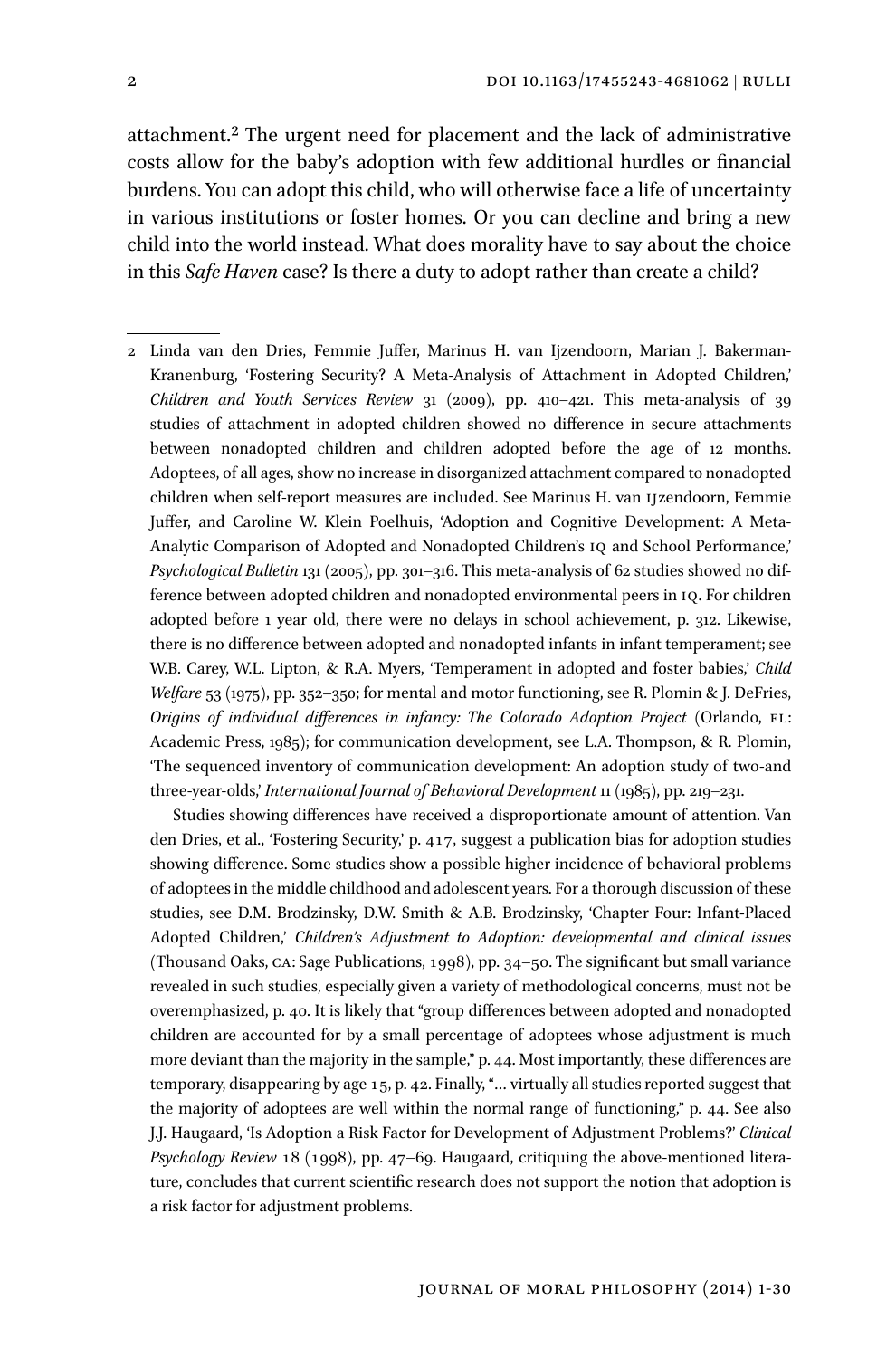The real world is rarely like *Safe Haven*.3 Adoptions take time and they cost money. But even if these costs were not at issue, many people would prefer not to adopt. They prefer to have a genetically-related child *(genetic child)*.

What moral significance does this preference have? The stakes for this question are high, for there is a strong case for a *pro tanto* duty to adopt.4 A *pro tanto* duty is a genuine duty, but one that can be defeated by other considerations. In what follows, I often drop the *pro tanto* qualifier, though it is implied; the defeasibility of the duty to adopt is the main concern of this paper, for many people believe that a deeply held preference for genetic children could defeat the duty to adopt. This objection is so important that I think arguments for the duty to adopt cannot get off the ground without first considering it.

I will show that the reasons people have for preferring a genetic child generally fail to defeat a putative duty to adopt children. In Section One, I motivate the existence of a duty to adopt. I describe the plight of children in need of adoption; their situation is similar in many ways to familiar cases in which a duty to rescue is generated. Despite a strong case for a duty to adopt, I concede that we have *moral options*, i.e. permissions to favor our own interests to some extent in determining what we ought to do. Our interests may defeat a duty to rescue, and likewise, the duty to adopt, when they rise to the level of a *project:* when they have non-trivial, non-negative value and concern interests that have central significance in our lives. With the projects standard in place, I focus on my main question: is the preference for a genetic child sufficient to defeat a duty to adopt?<sup>5</sup> In Section Two, I examine common reasons for preferring a genetic child over an adopted child. I conclude that, with one possible exception, these reasons are either too trivial, presuppose the value of the

<sup>3</sup> Although, see Peter Mercurio, 'We Found Our Son in the Subway,' *New York Times: Opinionator*, February 28, 2013. <[http://opinionator.blogs.nytimes.com/2013/02/28/we-found-our-son-in](http://opinionator.blogs.nytimes.com/2013/02/28/we-found-our-son-in-the-subway/) [-the-subway/>](http://opinionator.blogs.nytimes.com/2013/02/28/we-found-our-son-in-the-subway/)Last accessed June 12, 2014.

<sup>4</sup> Thomas Søbirk Petersen defends a variation of the duty to adopt, which narrowly targets prospective parents using assisted reproductive technologies to create children, in 'The Claim From Adoption,' *Bioethics* 16 (2002), pp. 353–375; Daniel Friedrich, 'A Duty to Adopt?' *Journal of Applied Philosophy* 30 (2013), pp. 25–39. Arguing against, see Travis Rieder, 'Procreation, Adoption, and the Contours of Obligation', *Journal of Applied Philosophy,* forthcoming.

<sup>5</sup> My focus is solely on *unrelated adoptions—*adoption of children who are not previously a part of one's family. Unrelated adoptions contrast with intrafamilial adoption, where one might adopt a child who is already a member of the extended family (and potentially genetically related to oneself). I focus on unrelated adoptions, in part, because this is the more challenging case. If there is a duty to adopt unrelated children, an argument for a duty to adopt related children will be easier.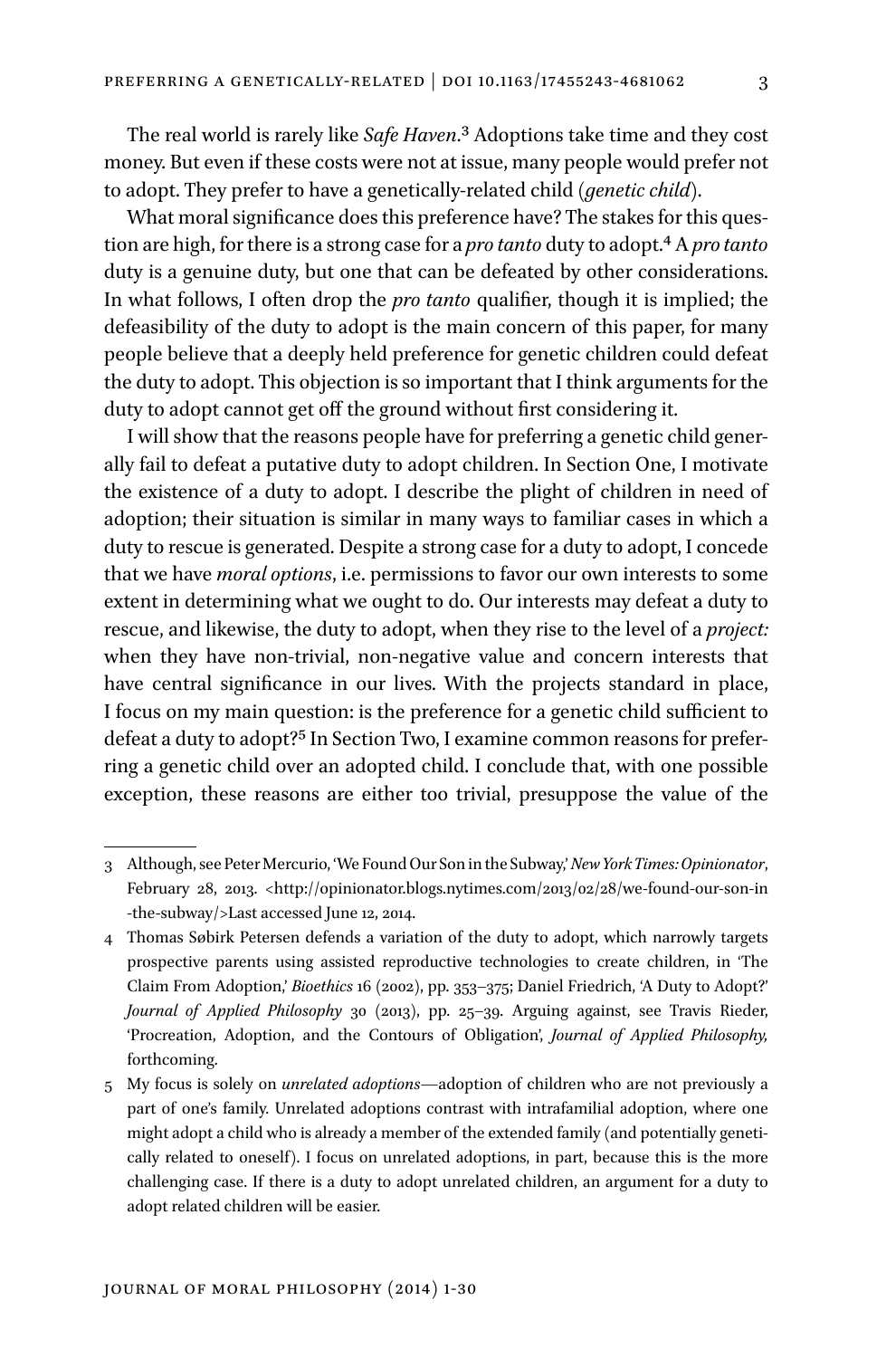genetic connection in question, are constrained by plausible, normative parental requirements, or fail to distinguish adopted children from genetic ones. I concede that some women's desire to experience pregnancy may defeat the duty to adopt. This potential exception is recognized in saying that *generally* reasons to prefer a genetic child fail to defeat a duty to adopt.

This finding is important. There are many other obstacles to adopting a child that could defeat a duty to adopt. Adoptions are oftentimes expensive and logistically complicated. Many adoptions may involve older children who have been neglected or abused, presenting special needs for their adoptive families. Yet most people do not think they would be morally required to adopt *but for* these costs—they believe they have a protected interest in having genetic children.6 I argue that, generally, this belief is false. I conclude by emphasizing that the remaining objections to a duty to adopt are based on socially contingent and eliminable factors. For these reasons, the duty to adopt is pressing and relevant.

#### **Section One: A Duty to Adopt**

Worldwide, there are at least 16.2 million documented orphans—children who have lost or been relinquished by both parents.<sup>7</sup> Eight million children are in orphanages or institutions. Possibly 100 million others live on the street and

<sup>6</sup> For example, more than 85,000 women undergo in vitro fertilization each year despite its time and cost burdens often comparable to or even greater than those of adoption. See Bedford Stem Cell Research Foundation, [<http://www.bedfordresearch.org/politic](http://www.bedfordresearch.org/politics/humanembryo.php?item=womenivf_overview)s/ [humanembryo.php?item=womenivf\\_overview](http://www.bedfordresearch.org/politics/humanembryo.php?item=womenivf_overview)>, last accessed June 13, 2014.

<sup>7</sup> usaid, unicef, and unaids, *Children on the Brink 2004: A Joint Report on Orphan Estimates and A Framework for Action*, 2004, p. 4, [<http://www.unicef.org/publications/index\\_22212](http://www.unicef.org/publications/index_22212.html) [.html>](http://www.unicef.org/publications/index_22212.html). Determination of an *adoptability statistic* is fraught with controversy. See Elizabeth Bartholet, 'International Adoption: Thoughts on the Human Rights Issues,' *Buffalo Human Rights Law Review* 13 (2007), pp. 151–203; see Johanna Oreskovic and Trish Maskew, 'Red Thread or Slender Reed: Deconstructing Prof. Bartholet's Mythology of International Adoption,' *Buffalo Human Rights Law Review* 14 (2008), pp. 71–128. The problem is part empirical: 45 million births go undocumented each year in the developing world. A child's legal status is in some countries unclear. For a critique of this debate, see Richard Carlson, 'Seeking the Better Interests of Children with a New International Law of Adoption,' *New York Law School Law Review* 55 (2011), pp. 1–67. Carlson summarizes: "… the argument seems mainly one of splitting hairs about how many millions of 'orphans' there are in the world. … the number of children who might be well served by the opportunity for adoption greatly exceeds the number of adoptions that are being processed," p. 52–53.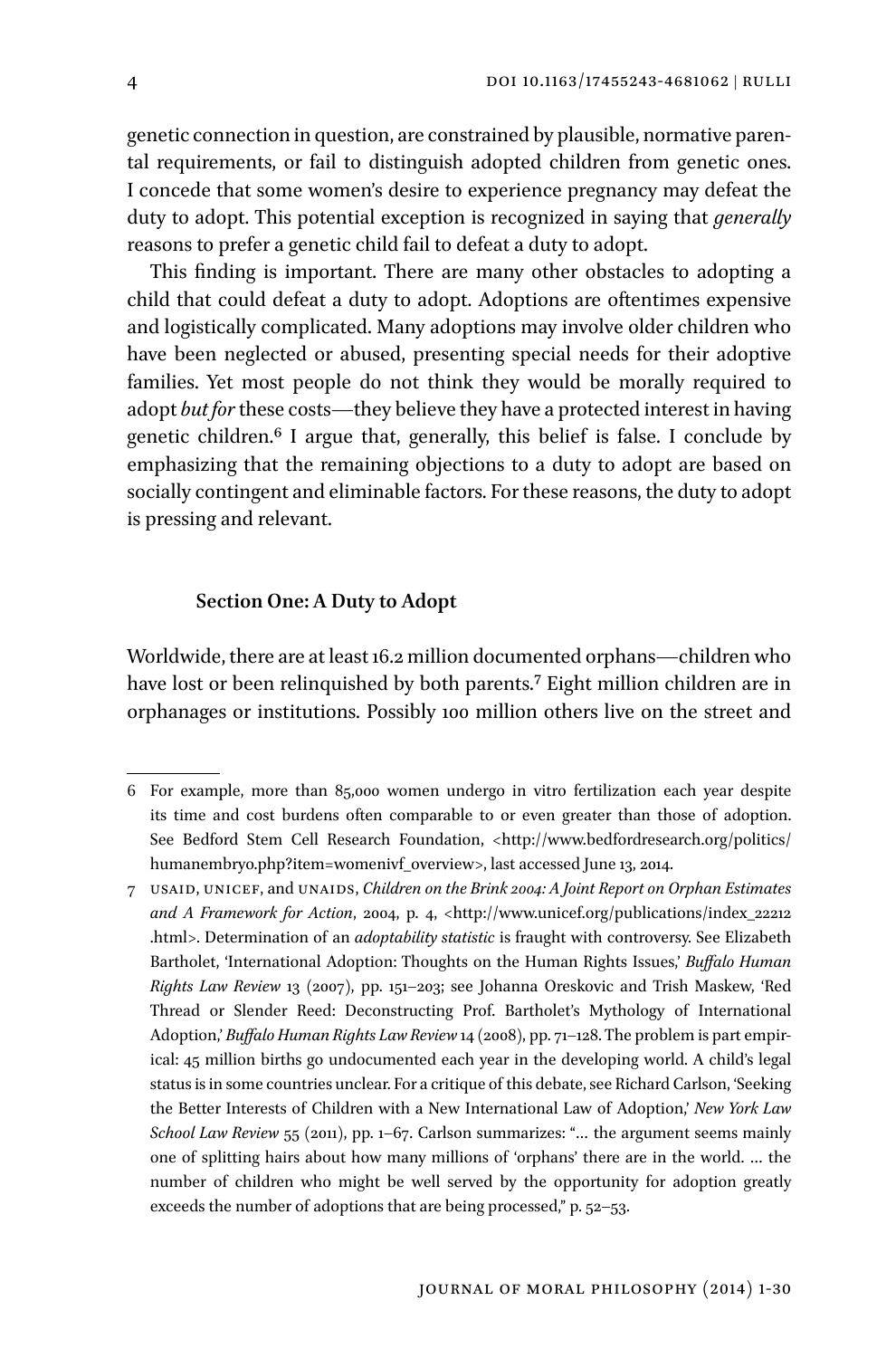are unaccounted for.8 An umbrella term for these children in need of parental care is elusive. Not all of them are technically orphans, as some have living parents who have relinquished, abandoned, or neglected them.<sup>9</sup> Despite the problematic terminology, for ease of exposition, I will refer to them all as "orphans" or "children in need of parents."

The desperate need of children without stable parental care is undeniable. Many lack basic nutrition and medical care. They are the helpless victims of neglect and abuse. In the worst cases, children lose their lives in these conditions; confined to cribs and beds, they perish without proper medical treatment or the loving touch of a caretaker.10 Yet even in "better" institutions and foster care in developed nations, children suffer emotional and psychological harm. Institutions and foster care fail to provide the stability necessary for healthy psychological development. Children in such situations are at a significant disadvantage in regard to forming secure personal attachments.<sup>11</sup>

- 9 Ibid. The latter children are *unparented*; but not all of the children fit this description either. Some children are currently parented, though their parents desire or are compelled to relinquish them. They are children *in need of new parents*. Yet not all of the children in question need new parents, for some children, though they have biological parents, have never been *parented* by them or anyone else. My selection of terminology reflects the fact that these children do not have parents in any adequate normative sense.
- 10 See Elizabeth Bartholet, 'International Adoption: The Child's Story,' *Georgia State University Law Review* 24 (2008), pp. 333–79, at p. 15; *Mental Disability Rights International, Hidden Suffering: Romania's Segregations and Abuse of Infants and Children with Disabilities* (2006). Available at: <[http://www.mdri.org/mdri-reports-publications.html>](http://www.mdri.org/mdri-reports-publications.html) (hereafter, MDRI Report); *Human Rights Watch Death by Default: A Policy of Fatal Neglect in China's State Orphanages* (1996), available at [<http://www.hrw.org/en/reports/](http://www.hrw.org/en/reports/1996/01/01/death-default) [1996/01/01/death-default](http://www.hrw.org/en/reports/1996/01/01/death-default)>; *The Dying Rooms*, Kate Blewett and Brian Woods (Lauderdale Productions, 1995), a documentary film for television about Chinese state orphanages. abc News reported on the "concentration camp like conditions" of Romanian orphanages in early 1990. This caused widespread outcry and concern. Since then, it has been claimed that Romania has improved the situation for orphans. See C.H. Zeanah, C.A. Nelson, N.A. Fox, A.T. Smyke, P. Marshall, S.W. Parker & S. Koga, 'Designing research to study the effects of institutionalization on brain and behavioral development: The Bucharest Early Intervention Project,' *Development and Psychopathology* 15 (2003), pp. 885–907, at p. 895. Other accounts raise doubts. abc wrote a brief follow-up article. See 'Inhumane Conditions For Romania's Lost Generation,' June 8, 2010 <[http://abcnews](http://abcnews.go.com/2020/story?id=124078&page=1) [.go.com/2020/story?id=124078&page=1>](http://abcnews.go.com/2020/story?id=124078&page=1) Last accessed June 13, 2014.
- 11 See Barbara Tizard & Jill Hodges, 'The Effect of Institutional Rearing on the Development of Eight Year Old Children,' *Journal of Child Psychology & Psychiatry* 19 (1978), pp. 99–119, at p. 99; Barbara Tizard & Judith Rees, 'The Effect of Early Institutional Rearing on the

<sup>8</sup> Elizabeth Bartholet, 'International Adoption: The Human Rights Position,' *Global Policy* 1 (January 2010), pp. 91–100, at p. 95.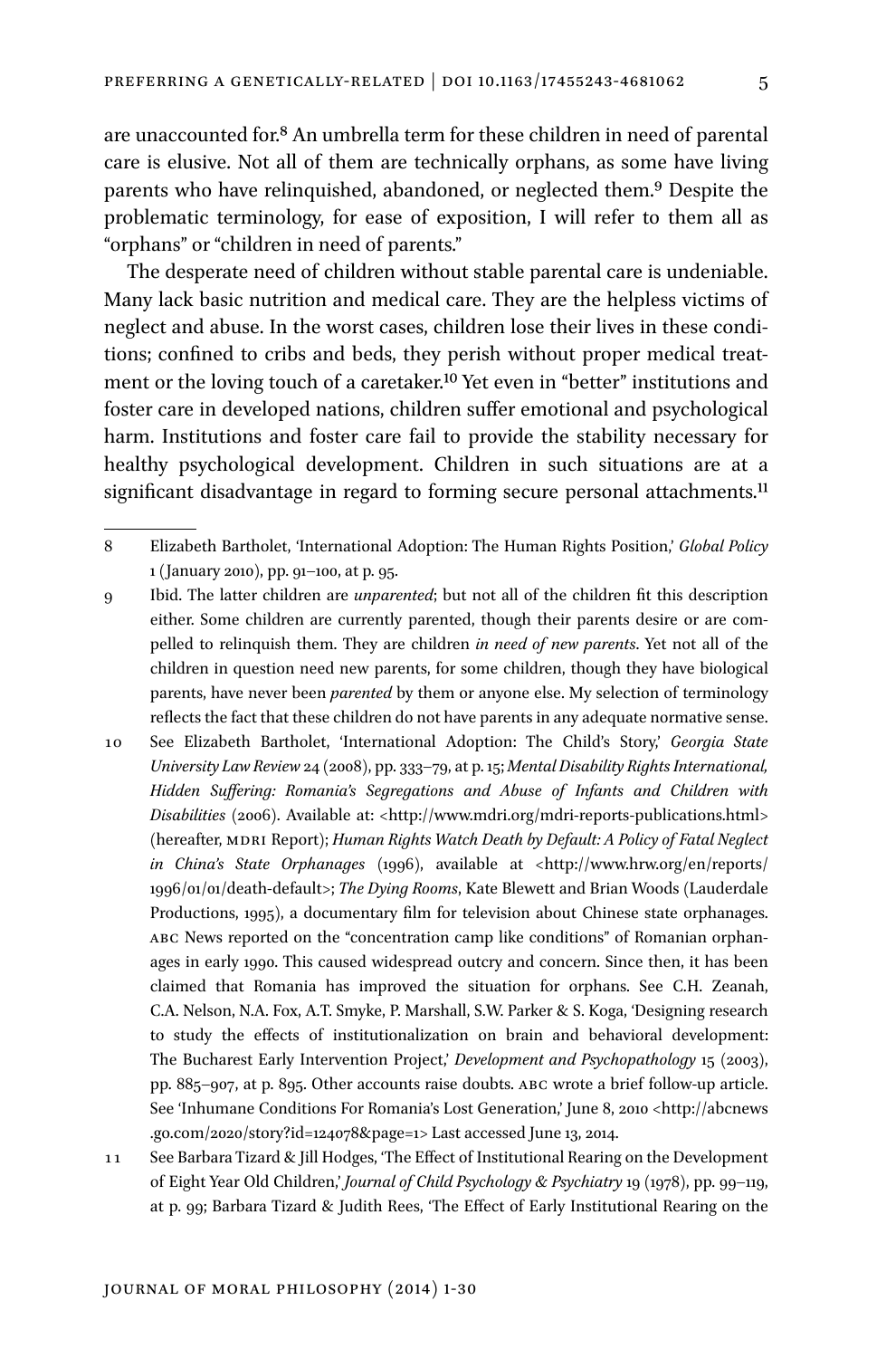Often, they do not learn the life-skills necessary to care for themselves as adults. Up to 20 percent of young adults who are too old for the foster care system in the u.s. will become homeless.12

In short, we face a problem of great *magnitude*—there are millions upon millions of children in need of parents—and *severity*—they lack the parental care essential for healthy development and well-being. Yet, many of us are capable of providing for these children through adoption. The situation echoes a structurally similar case.

*Railroad*:13 Your route to work takes you across the railroad tracks. Today, as you approach the tracks, you notice a small child who has gotten her foot caught in them. A train will be coming by any moment now. The child risks losing her leg (possibly even her life) if you do not get out of your car and pull her from the tracks.

Surely, you are morally required to rescue her! A moral innocent is in need of a critical benefit—the saving of her leg—which you can provide for her. We believe that there is a duty to rescue when we can provide critical benefits to others who stand to lose them, especially (though not exclusively) when the cost to us is minimal. Cases involving children are especially compelling. They are uniquely vulnerable in their inability to advocate for themselves and in their dependence upon others to improve their life prospects.

A child in need of parents poses a situation similar in most morally relevant aspects to *Railroad.* In addition to the material hardship many children without parents endure, the psychological harms severely impact their longterm well-being. Most importantly, many people who could adopt them might provide them with exactly what they so critically lack—a stable, loving family.

Behavior Problems and Affectional Relationships of Four-Year-Old Children,' *Journal of Child Psychology & Psychiatry* 16 (1975), pp. 61-73; MDRI Report, which asserts that even the newer, improved institutions pose grave threats to children's well-being; Susan W. Parker and Charles A. Nelson, 'The Impact of Early Institutional Rearing on the Ability to Discriminate Facial Expressions of Emotion: An Event-Related Potential Study,' *Child Development* 76, no. 1 (Jan/Feb, 2005), pp. 54–72. For a discussion of the harms to children in foster care in the United States, see Elizabeth Bartholet, *Nobody's Children: Abuse and Neglect, Foster Drift and the Adoption Alternative* (Boston: Beacon Press, 2000).

<sup>12</sup> Human Rights Watch, *My So-Called Emancipation: From Foster-Care to Homelessness for California Youth,* 2010, p. 1. Available at < [http://www.hrw.org/reports/2010/05/12/my-so](http://www.hrw.org/reports/2010/05/12/my-so-called-emancipation) [-called-emancipation](http://www.hrw.org/reports/2010/05/12/my-so-called-emancipation)>.

<sup>13</sup> This example is a modification of Peter Singer's Shallow Pond in 'Famine, Affluence and Morality,' *Philosophy and Public Affairs* 1 (Spring 1972), pp. 229–243 [revised edition].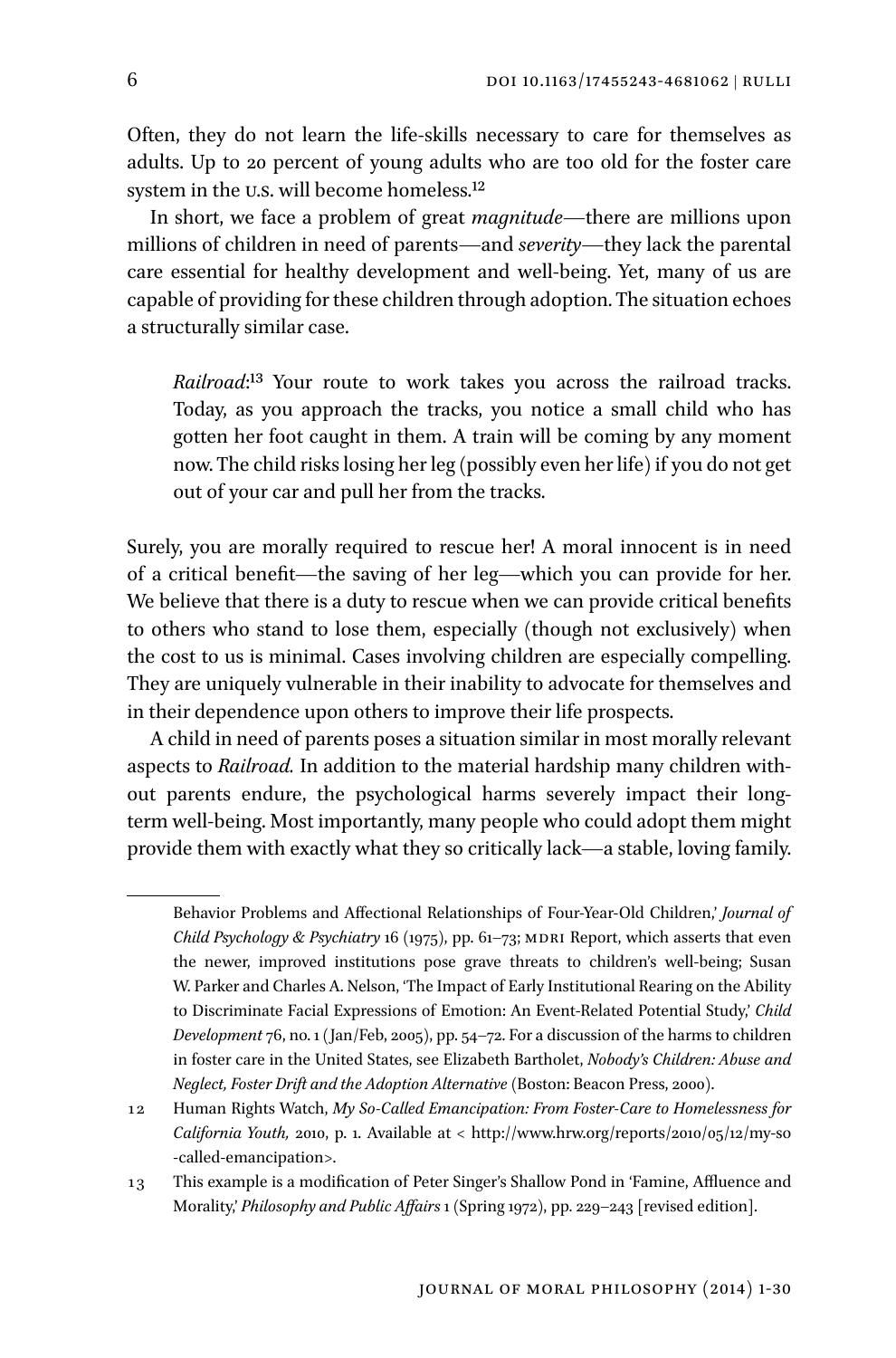Though the various costs in adopting children are not always minimal, they are surely nothing close to the costs a child without a family bears.

If there is a duty to rescue in *Railroad*, then there is a strong case for a duty to adopt. The crucial question is whether the higher costs of adoption undermine the analogy between the orphan problem and *Railroad.* The *Safe Haven* case minimizes the contingent costs of adoption.14 The rest of this paper investigates a putative remaining cost. Before proceeding, however, I pause to recognize some other important differences between the two cases. They do not undermine a duty to adopt.

For example, *Railroad* has one victim and one rescuer whereas there are many children in need of parents and many prospective adopters. These *many numbers* cases typically indicate a social or institutional problem. Then perhaps the difference between the cases is not just that of numbers but of *kind*: the orphan problem is a large-scale social problem that we all face, not a unique emergency encounter of one individual. Some may argue that social problems require institutional solutions and not remediation through individuals' duty to rescue.

Yet, if in *Railroad* the child's peril was the result of a social-institutional failure say, inadequate public safety protocols caused the child's predicament—this fact would not justify a bystander's failure to provide rescue. Likewise, though poverty and lack of reproductive autonomy for women may be a root cause of child relinquishment or abandonment worldwide, crucial improvements in these areas are no substitutes for the rescue of children. There are children *now* who need parents. They cannot wait for these social or institutional improvements. Acknowledging that there are institutional obligations to address a problem does not entail the absence of an individual's duty to rescue in *Railroad* or to adopt a child.

The duty to adopt may be threatened in another way. Some *many numbers* cases allow people to fairly distribute the burdens of rescue among themselves. Liam Murphy defends a Cooperative Principle for obligations of beneficence involving many rescuers.15 One is morally required to do a fair share, and no

<sup>14</sup> Though adoption is not intuitively a case of "easy" rescue, adoption is a one-time rescue. Adoptive parents are not rescuing their children each time they benefit them. See Tina Rulli, 'The Unique Value of Adoption,' in F. Baylis and C. McLeod, (eds.), *Family-Making: Contemporary Ethical Challenges* (Oxford: Oxford University Press, 2014), pp. 109–28, at pp. 122–23. Further, for those who want to become parents, adoption in a case like *Safe Haven* poses minimal additional morally relevant costs.

<sup>15</sup> Liam Murphy, 'The Demands of Beneficence,' *Philosophy & Public Affairs* 27 (1999), pp. 251–91.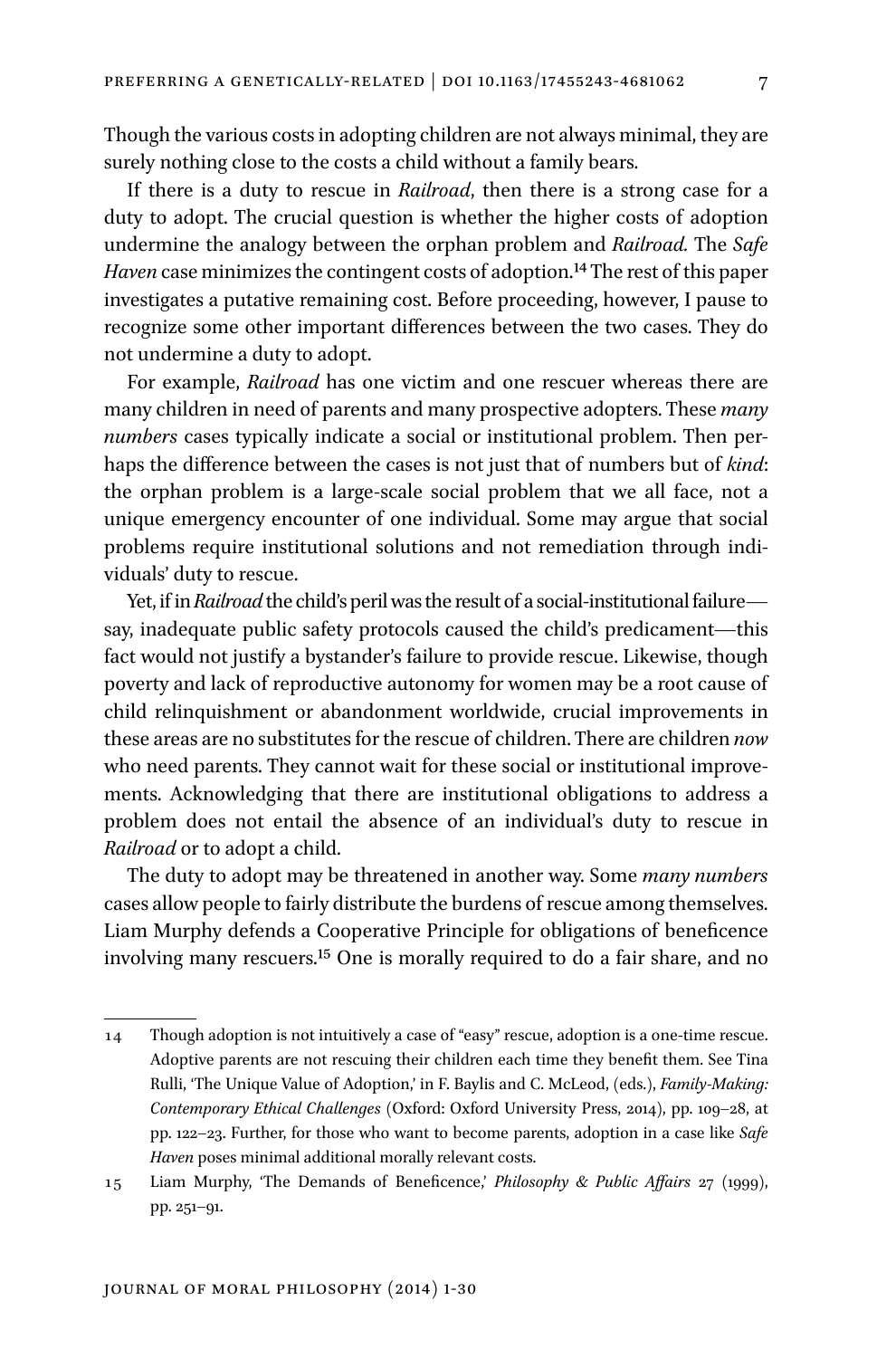more, of what would be required of each person if everyone complied with his or her duties. Presumably, there are more prospective adopters than children in need of adoption. If everyone did what they ought to, a fair share of each duty would fall far short of adoption.

Murphy's principle faces several challenges.<sup>16</sup> But foremost, the Cooperative Principle is inapplicable to the orphan problem; it is not sensitive to important features of the situation. Though, traditionally, parenting is shared between two people, the parental resource is not otherwise easily divisible among a large number of people. Children need familiar, stable, and dedicated caretakers, not a loose association of people sharing the duties. The documented inadequacies of institutional care support this claim.17 In this way, the orphan problem is unlike other collective social problems—such as famine or global poverty—where the critically needed resources are divisible. This is in part because those resources are liquid; they are easily converted into cash. Thus, the burdens can be distributed among a large group of agents. In contrast, the parental resource—a bundled resource of long-term commitment, time, effort, and emotional care, in addition to financial resources—is nonliquid. We cannot purchase the parental resource and we cannot evenly divide it among society's members. Some individuals will have to parent orphaned children. The Cooperative Principle, which assumes the possibility for fair shares, is ill-equipped to address the orphan problem.

This is not to deny the relevance of social obligations to address the orphan problem.<sup>18</sup> I will touch on such obligations at the end of the paper. The point is

- 17 See footnotes 10, 11, and 12.
- 18 Those who are not obligated to adopt children may have obligations to support adoptive families. They may help shoulder some of the financial burden of adoption and parenting. Such social obligations might be grounded in general obligations of beneficence,

<sup>16</sup> Murphy concedes that the principle does not apply when the many rescuers and victims are spatially proximate. See 'The Demands of Beneficence,' p. 291. This concession challenges the plausibility of his principle altogether; he must explain why the spatial proximity between rescuer and rescuee is morally relevant to the Cooperative Principle. See Singer, 'Famine, Affluence and Morality,' and Peter Unger, *Living High and Letting Die: Our Illusion of Innocence* (Oxford: Oxford University Press, 1996). Further, Michael Ridge argues that it is unfair to would-be beneficiaries that they should shoulder the burdens of noncompliance alone. Everyone has a duty to pick up a fair share of the slack of noncompliance, which will demand that each do more than Murphy concedes. See 'Fairness and Non-Compliance,' in B. Feltham and J. Cottingham (eds.), *Impartiality and Partiality: Morality, Special Relationships and the Wider World* (Oxford: Oxford University Press), pp. 194–223.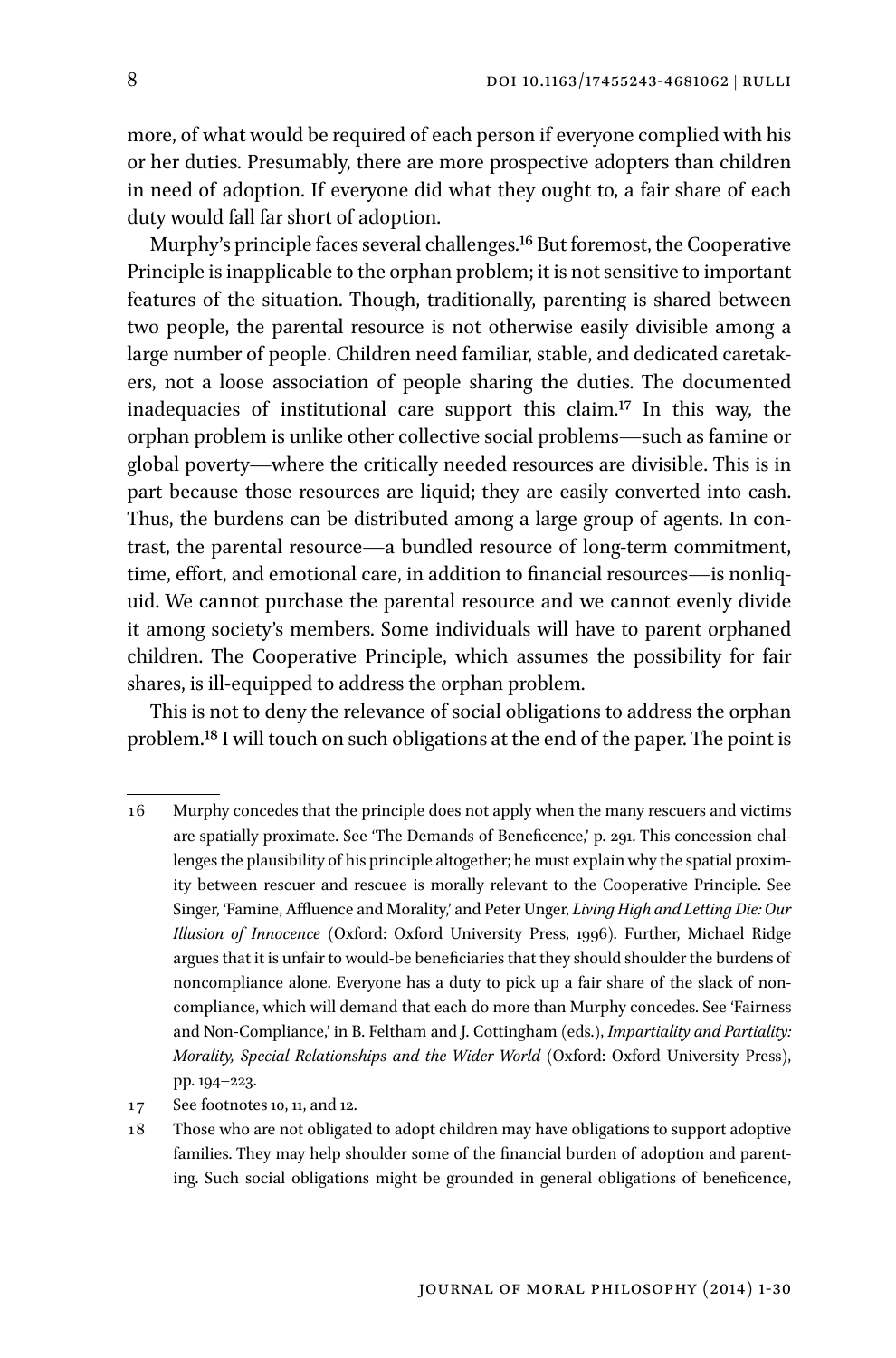that the social nature of the orphan problem, and the fact that it involves great numbers of people, does not undermine its analogy to the *Railroad* case. It does not undermine a *pro tanto* duty to adopt.

Many believe that even if there is a duty to adopt, it will be defeated by the important preference for genetic children anyway. My primary aim in this paper is to explore this particular putative cost of adoption—the sacrifice of the genetic relationship. To make this exploration possible, I assume there is a *pro tanto* duty to adopt children.

It is commonly agreed that the cost to agents that would defeat the duty to rescue need not equal the value of the good that could be provided by rescue. We have some leeway to favor our own personal interests against what would otherwise be required of us by morality. That is, we have *moral options.*19 We have a moral option when a personal interest is capable of defeating a *pro tanto* duty to adopt. I will assume we have moral options, for it would greatly stack the deck in favor of the duty to adopt to deny them.

For all that, not just any personally valued project or interest will defeat the duty to adopt. The interests capable of defeating what I'll call "high-stakes duties," like the duty to rescue*,* where a critical life good is at stake, must have positive, nontrivial value independent of an agent's subjective valuation of them. We don't think that I, being the sole witness to a horrible car accident, have the option to play an engrossing video game on my cell phone instead of calling 911. Even though I'd rather not ruin my beloved designer shoes, I am

though a duty to provide financial support to orphans and adoptive families would need to be balanced against a duty to provide financial support to other people in desperate need. I am not claiming that they take priority over other people whose needs might generate duties to rescue requiring financial support.

Alternatively, the social obligations might be generated by children's human right to be loved. See S. Matthew Liao, 'The Right of Children to Be Loved,' *The Journal of Political Philosophy* 14 (2006), pp. 420–440, for a defense of children's right to be loved and the correlative obligations of all people to support them. Liao advocates a multi-parent, coadoption scheme, p. 438. Such a scheme is compatible with, and perhaps supported by, the arguments offered here; were it to prove successful in providing children with the physical and emotional resources they need, then it would be one way in which people (especially those who cannot or will not raise a child on their own) could discharge a duty to adopt.

<sup>19</sup> "Moral options" were coined (though not advocated for) by Shelly Kagan in *The Limits of Morality* (Oxford: Clarendon Press, 1989)*.* For Kagan, an option is a permission to fail to promote the good. Samuel Scheffler calls options "agent-centered prerogatives." See *The Rejection of Consequentialism,* revised ed. 2003 (Oxford: Clarendon Press, 1982).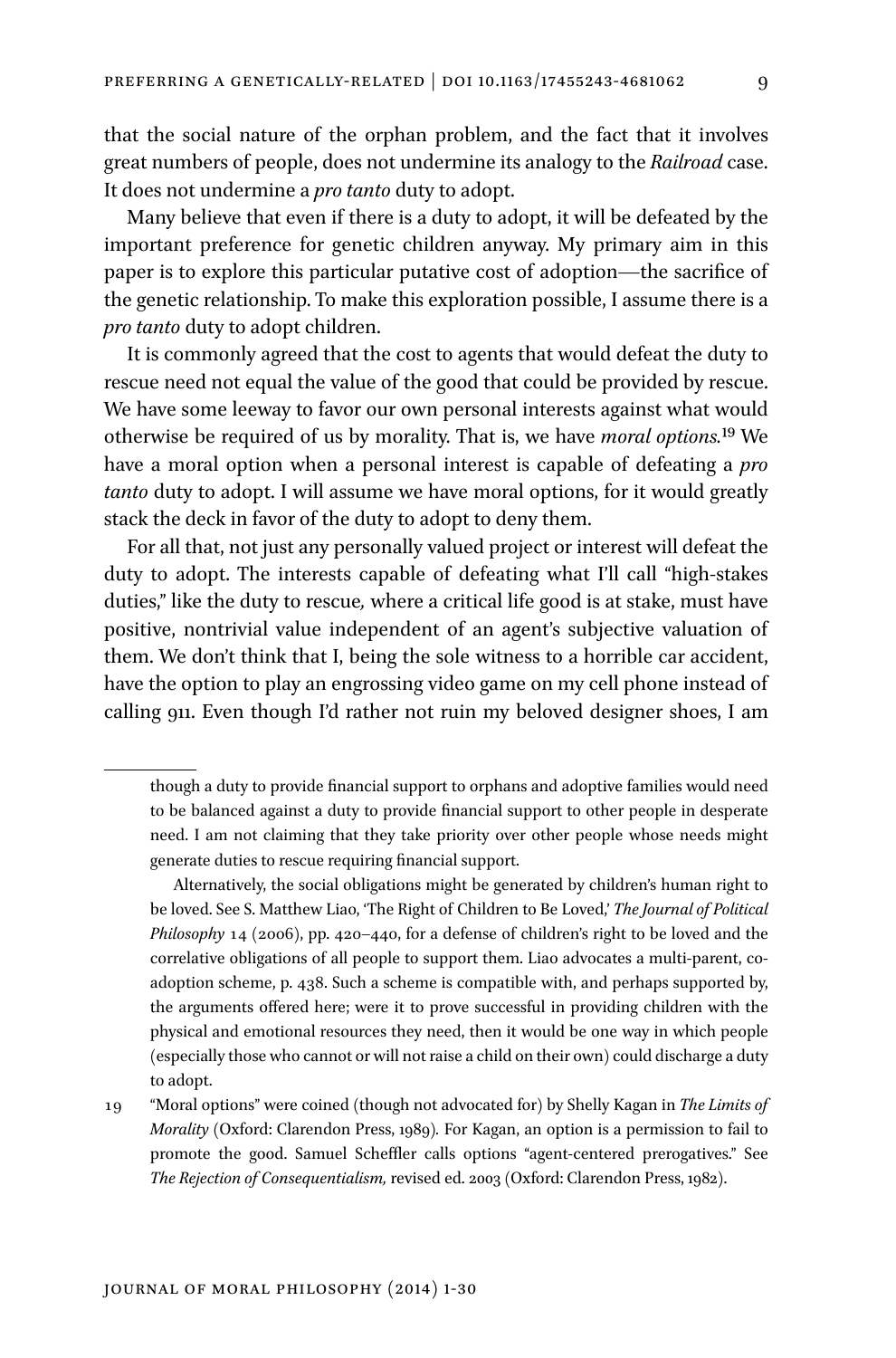required to trudge into a wading pool to pluck a drowning toddler out of the water. The trivial agent interests in these cases cannot compete with the good of rescue. This is true no matter how much the agent may value the trivial good in question.20 We are often required to help people even if it goes against our own preferences or interests to do so.

It is thought that the interests that could defeat high stakes duties are those tied to our important life projects, plans, and pursuits.21 The interests must have "some central significance in the agent's life."<sup>22</sup> Projects have lasting experiential impact on a person that colors her perspective or alters the quality or character of her future experiences.23 In short, the interests that might support an option in high-stakes cases must meet a significance standard, rising to the level of a project.24

Acceptance of the moral options framework just outlined is a favorable concession to the opponent of a duty to adopt. However, if moral options exist in order to protect one's own life projects and goals from the demands of morality, then many people who do not want to have children at all might have the option to not adopt. After all, having a child is an expensive, long-term commitment to a needy person that could presumably hinder the projects of many agents who do not desire to become parents. Given the acceptance of moral options, the adoption duty may fall primarily on the shoulders of *prospective parents*. For them the comparative baseline for assessing the burden in adopting is having and raising an adopted child as compared to having and raising a genetic child.

My opponent will argue that sacrificing a preference for genetic children is also too costly. This constitutes the primary question of my inquiry: does the preference to have a genetic child defeat a duty to adopt instead?

<sup>20</sup> For a similar discussion, see Kagan, *The Limits of Morality*, p. 231.

<sup>21</sup> See Kagan, *The Limits of Morality,* or Samuel Scheffler, *The Rejection of Consequentialism.* Yet, it is debatable whether even projects can ground options in rescue cases. See for instance Peter Unger's Bob's Bugatti case in *Living High and Letting Die,* p. 136–39.

<sup>22</sup> Kagan, *The Limits of Morality*, p. 241.

<sup>23</sup> For more on *projects,* see Bernard Williams, 'Persons, Character and Morality,' in *Moral Luck* (Cambridge University Press, 1982), pp. 1–19, at pp. 12–14.

<sup>24</sup> Projects are not only a standard for option-grounding interests; the appeal to the importance of agent projects grounds the argument for the existence of moral options in the first place. Options-advocates argue that a defensible conception of morality must provide some protection for agent projects against the demands of morality. Note that a defensible conception of morality that allows for such valuable projects need not sanction projects of trivial or negative value.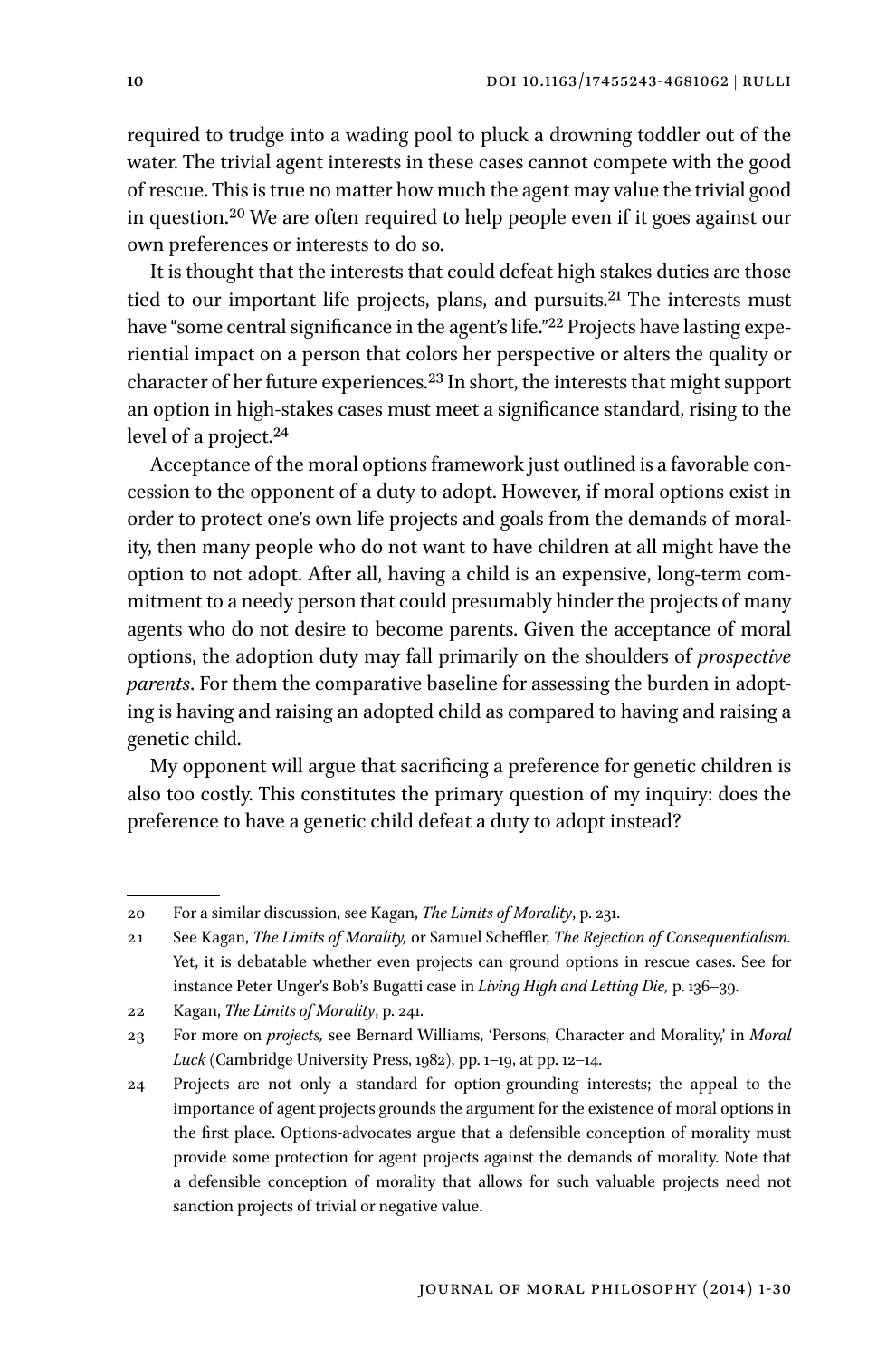#### **Section Two: Reasons for Preferring a Genetic Child**

In what follows, I survey the reasons prospective parents may offer as grounding an option to procreate rather than adopt.25 With one possible exception, I argue that these reasons fail to ground an option against a duty to adopt. The reasons are either too trivial, presuppose the value of the genetic connection in question, are inappropriate in a normative parental context, or fail to make a relevant distinction between genetic and adopted children.

#### *To have a Child Who Looks Like me—Physical Resemblance*

Children tend to look like their parents. People commonly treat this parentchild physical similarity as having normative value. "Why don't you look like your parents?" as any adopted child knows, is not an innocent question but a challenge to one's "real" family membership. As such, prospective adoptive parents are often asked "But don't you want your children to look like you?" or "Aren't you curious about what *your own* children would like?"26 On the other side, new genetic parents are frequently complimented with the observation that the child looks like them.27 If one doubts the normative status given to

<sup>25</sup> Recent philosophical work on the moral significance of the genetic relationship has focused primarily on the significance of this relationship *for children.* David Velleman argues that knowing one's biological origins and being intimately familiar with one's genetic parents is essential to self-knowledge and a healthy self-identity. See 'Persons in Prospect II: The Gift of Life,' *Philosophy & Public Affairs* 36 (2008), pp. 245–266; 'Family History,' *Philosophical Papers* 34 (2005), pp. 357–78. Sally Haslanger has taken Velleman to task on this matter, appealing to evidence that self-knowledge and self-identity have a variety of sources in addition to knowledge of biological kin. See 'Family, Ancestry and Self: What is the Moral Significance of Biological Ties?' *Adoption and Culture* 2 (2009), pp. 107–108. As to the value of procreation for parents: Christine Overall briefly discusses and dismisses putative reasons to procreate that arise out of the concern for preserving the genetic link between parent and child. Indeed, she remarks that emphasis on the genetic link has problematic "eugenicist" overtures. See *Why Have Children?: The Ethical Debate* (Cambridge: mit Press, 2012), pp. 61–63.

<sup>26</sup> See, for example, this handout 'Smart Comments to Stupid Adoption Comments,' for adoptive families, prepared by Adoptive Families of the Capital Region, Inc. Available at [http://adoptivefamilies.homestead.com/smart\\_reponses\\_1-09\\_handout.pdf,](http://adoptivefamilies.homestead.com/smart_reponses_1-09_handout.pdf) Last Accessed June 13, 2014. This is one of many such examples of the "why don't you look alike" microaggression that adoptive families frequently experience.

<sup>27</sup> Indeed, adoptive parents who "pass" as genetic parents are often "complimented" in the same way. See, for example, 'Your Son Looks Just Like You!' Adoptive Families Circle, available at <[http://www.adoptivefamiliescircle.com/blogs/post/adopted\\_children](http://www.adoptivefamiliescircle.com/blogs/post/adopted_children_look_like_parents/) [\\_look\\_like\\_parents/>](http://www.adoptivefamiliescircle.com/blogs/post/adopted_children_look_like_parents/), Last Accessed June 13, 2014.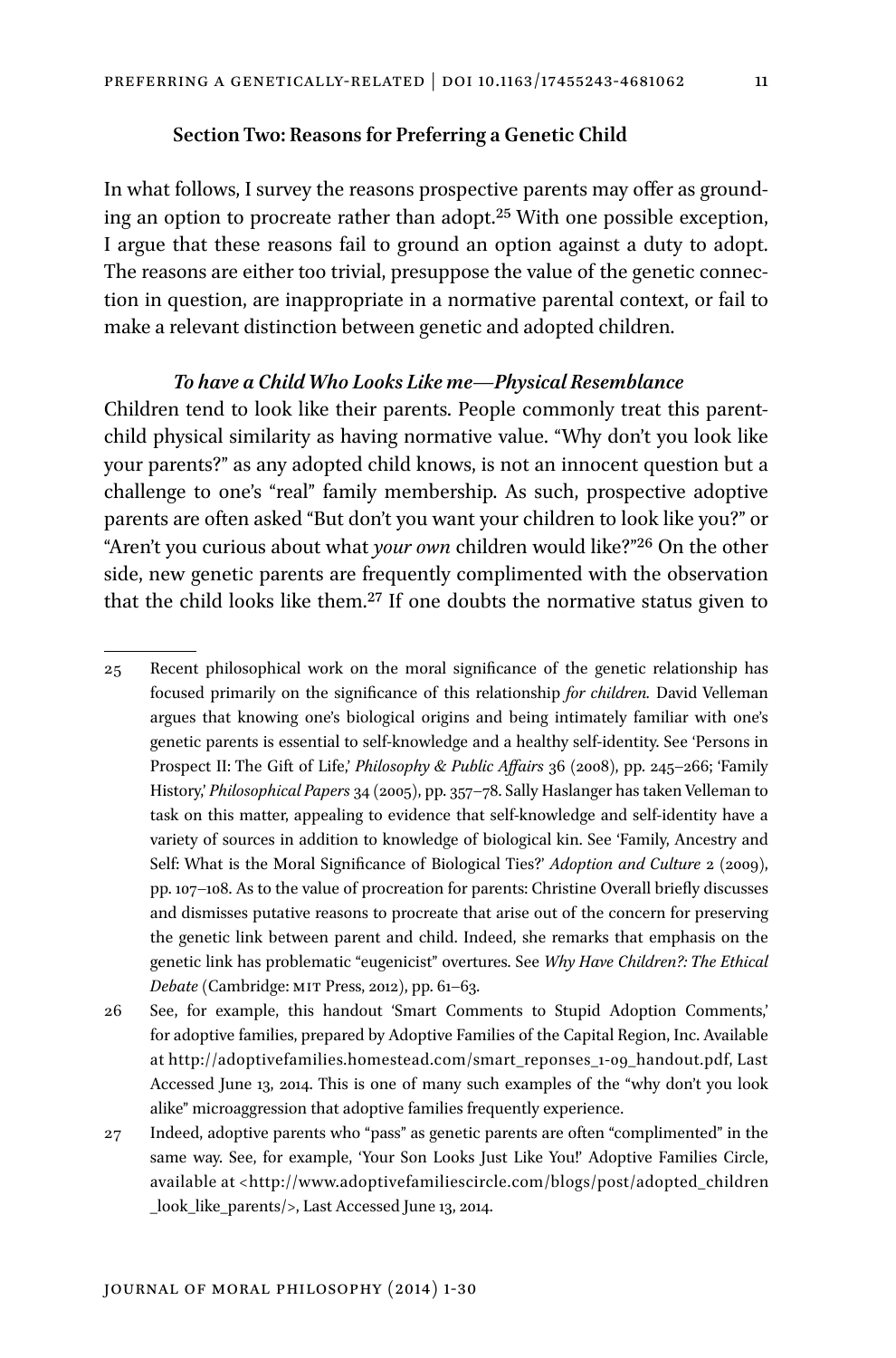physical resemblance, one need only imagine the case of a single, new mother, estranged from the biological father. Would anyone dare to tell her that her newborn child looks like the father?

For all that, the desire for a child who shares my physical traits is too trivial to ground the permission to procreate rather than to adopt*.* The parenting experience is not significantly impacted by parent-child physical resemblance. Fulfillment of a desire for resemblance does not arise to the level of a project. To insist that this preference could compete with the moral good achievable through adoption is to value mere physical appearance well beyond its worth. The dismissal of this preference is justifiably quick, but it is worth mentioning for all the attention people give to parent-child physical similarity.

There is another way to understand the desire for a child who looks like oneself. A person P might want a child who has the features possessed by P, or P might want the child to stand in the "looks like" relation to P. Here's an analogy: I might want my child to live where I live, viz. in *Washington D.C.* I'd want her to live in D.C. even though I'm moving to Denver. Or I might want my child to live where I live, to stand in the "lives near me" relation. So if I move to Denver, I would desire for her to live in Denver too. Likewise, I may want a child to have my look—this specific look. Or I may want to stand in the "looks like" relationship with her—to share family resemblance—regardless of what my specific look is. While, as I've argued, a desire for one's child to have one's look is too trivial to ground an option, perhaps this disambiguation offers us a charitable interpretation of a preference for parent-child physical similarity. What one really desires is *family resemblance.*28

# *To have a Child who Shares a Family Resemblance*

In an illuminating exploration of family resemblance, Charlotte Witt writes:

Family resemblances are part of a family's mythology, and they serve various purposes: bonding family members, explaining behavior, assigning blame. … Family resemblances are used liberally and inexactly to refer to appearance, mannerisms, character traits, and habits—both positive and

<sup>28</sup> This example is simplified for clarity. Sharing family resemblance is more complex than merely standing in the "looks like" relation. A family resemblance might skip a generation: so one's genetic child might bear a family resemblance, though she doesn't look in particular like oneself, but rather like her genetic grandmother. Or one might get a facial scar; but this doesn't mean she then desires her child also to have such a scar. Only certain traits, as I will elaborate on below, count as family resemblances. Thanks to Steve Campbell for these examples.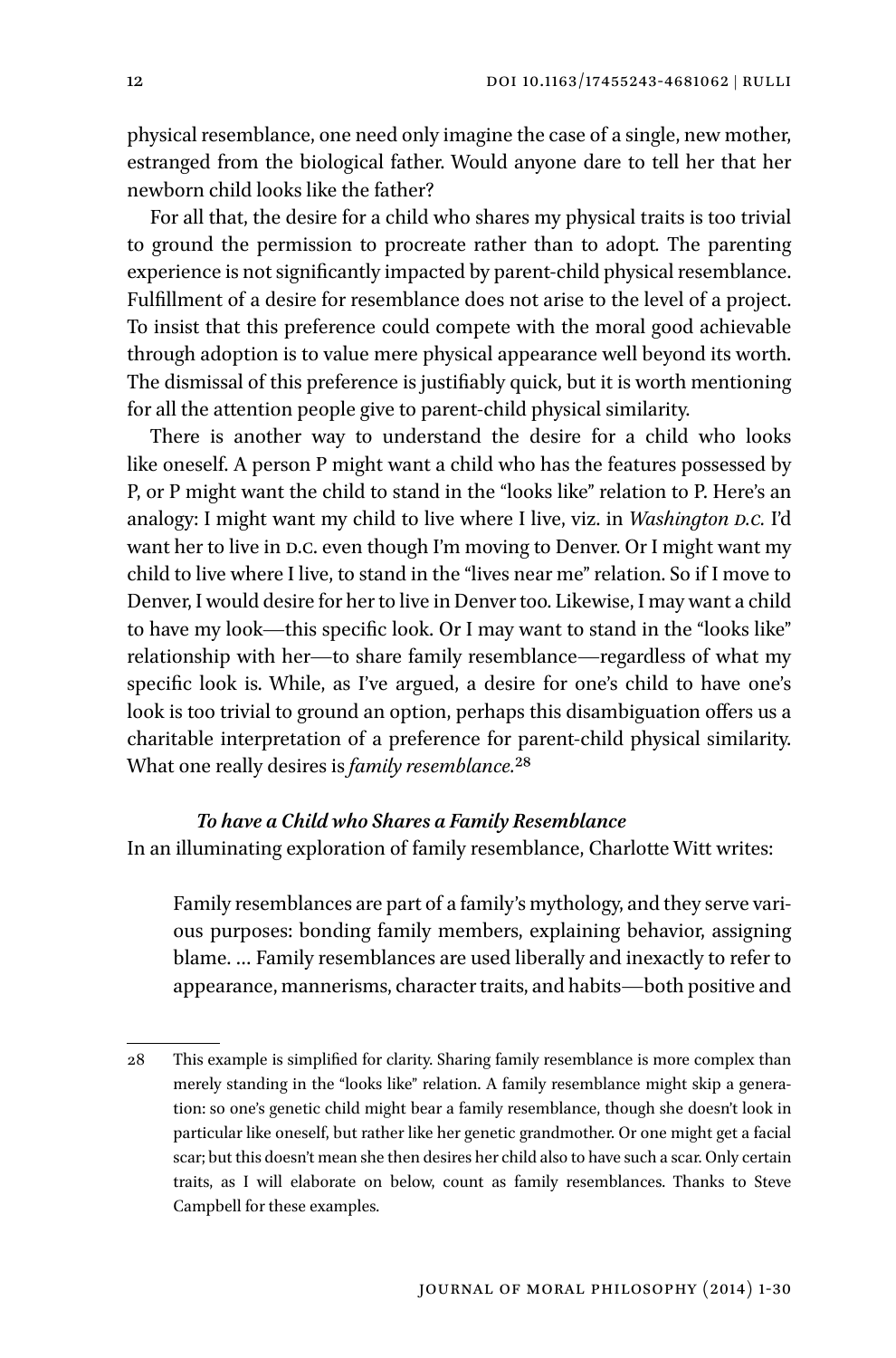negative. Family resemblances are relational properties which are biological/social hybrids; they exist only as part of a family mythology and hence are social, but the myth tells a story of genetic inheritance, and hence they are biological.<sup>29</sup>

Our notion of family resemblance includes physical resemblance as an important component because, as Witt importantly observes, the dominant conception of family resemblance is as biologically, genetically grounded. Physical similarity signifies this connection. Perhaps, then, a desire for a child who looks like oneself is really a desire for family resemblance. Construed this way, the desire is not so obviously trivial, for there is symbolic power in looking like a family. Can the desire for family resemblance justify the genetic preference?

The answer lies in a deeper interrogation of the family resemblance concept. As Witt remarks, judgments of family resemblance "… are not straightforwardly descriptive or observational. They are complex judgments made within a community, and they reflect community norms."<sup>30</sup> This observation is critical. We should not assume our conception of family resemblance is natural or fixed.<sup>31</sup> Our concept of family resemblance, and thereby the importance of physical resemblance fitting the concept, is a cultural, social product.

As such, the degree of predictability in physical resemblance between family members, as well as the import placed on resemblance, varies across ethnicities and cultures. Dorothy Roberts, critiquing White America's emphasis on the genetic tie, states that such reproductive reliability is not expected in the Black American community because of the hybrid of genetic backgrounds that constitute the Black "race."32 Roberts illustrates: "We are used to 'throwbacks'—a pale, blond child born into a dark-skinned family, who inherited stray genes from a distant white ancestor. … We cannot expect our children to look just like us."33 Roberts claims that Black Americans place less importance on genetically-based resemblance. Ethnic and racial resemblance among group members supersedes family resemblance.

<sup>29</sup> Charlotte Witt, 'Family Resemblances: Adoption, Personal Identity, and Genetic Essentialism,' in S. Haslanger and C. Witt (eds.), *Adoption Matters: Philosophical and Feminist Essays* (Ithaca: Cornell University Press, 2005), pp. 135–44, at pp. 141–42.

<sup>30</sup> Ibid.

<sup>31</sup> In contrast, Velleman treats the value placed on family resemblance as grounded in a deep human need. See 'The Gift of Life,' p. 259.

<sup>32</sup> Dorothy Roberts, 'The Genetic Tie,' *University of Chicago Law Review* 62 (Winter 1995), pp. 209–73, at p. 237.

<sup>33</sup> Ibid.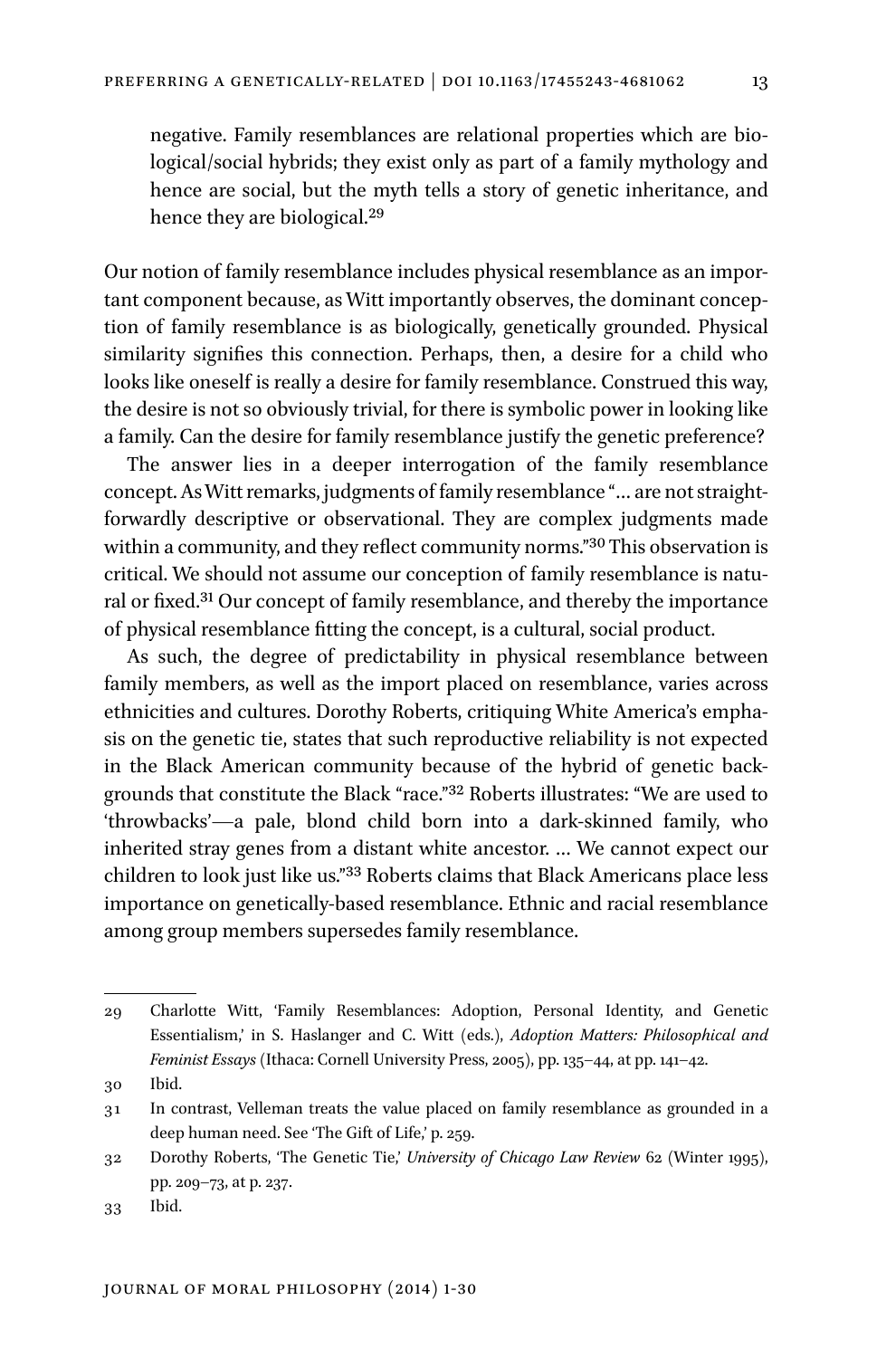This example highlights two important points: first, *how much* we value family resemblance is culturally contingent, and second, *what counts* as family resemblance is culturally specified. But the critical point is not that these are socially contingent facts—for that alone does not undermine their putative moral importance—rather, conceptions of family resemblance are *normative.* We will count as family resemblances only those fitting our own normative conception of *family*. Sally Haslanger, writing on the significance of the biological relationship, explains, " … what similarities are salient is largely a matter of context, and some socially significant similarities are allowed to eclipse others that may be more deeply important."34 So for instance, our conception of family resemblance can accommodate differences in gender (a girl can resemble her father) but not differences in race (a black child does not so easily resemble her white mom in the relevant way, even though there may be physical similarities).35 The discrepancy is evidence of our presupposition that there is a way in which a family *should* be formed.36 In the latter case the genetic conception of family blocks the possibility for family resemblance when it appears that a genetic connection is lacking. And so the genetic bias in the socially constructed family resemblance schema is apparent.

But here's the worry: if a bias toward a genetic conception of family informs our normative notion of family resemblance, then one cannot appeal to the desire for family resemblance to justify our interest in the parent-child genetic relationship. This gets the order of explanation the wrong way. We value family resemblance just because it is a physical marker of the "deeper" genetic connection between parent and child, for suppose we could predict a stronger physical, familial resemblance between some parents and some adopted child than with a potential genetic child.<sup>37</sup> It's hard to imagine that the prospective parents, with the family resemblance preference, would then choose the adopted child. What they really prefer is the deeper grounds through which this physical similarity is achieved, i.e. the genetic basis. As such, an appeal to family resemblance presupposes a genetic conception of family, and thus the genetic connection, as normative. We cannot presuppose the value of the genetic connection in our argument for why it is valuable. This begs the question.

<sup>34</sup> 'Family, Ancestry and Self,' p. 103

<sup>35</sup> Ibid. This point is a generalization of Haslanger's own compelling personal example.

<sup>36</sup> Ibid. Haslanger argues that family resemblance is one social schema among many. Social schemas "tell us, among other things: Who you are allowed to look like? Who are you allowed to *be* like?"

<sup>37</sup> This could be achieved by comparing an existing child's physical traits to those expected in a genetically, pre-screened embryo.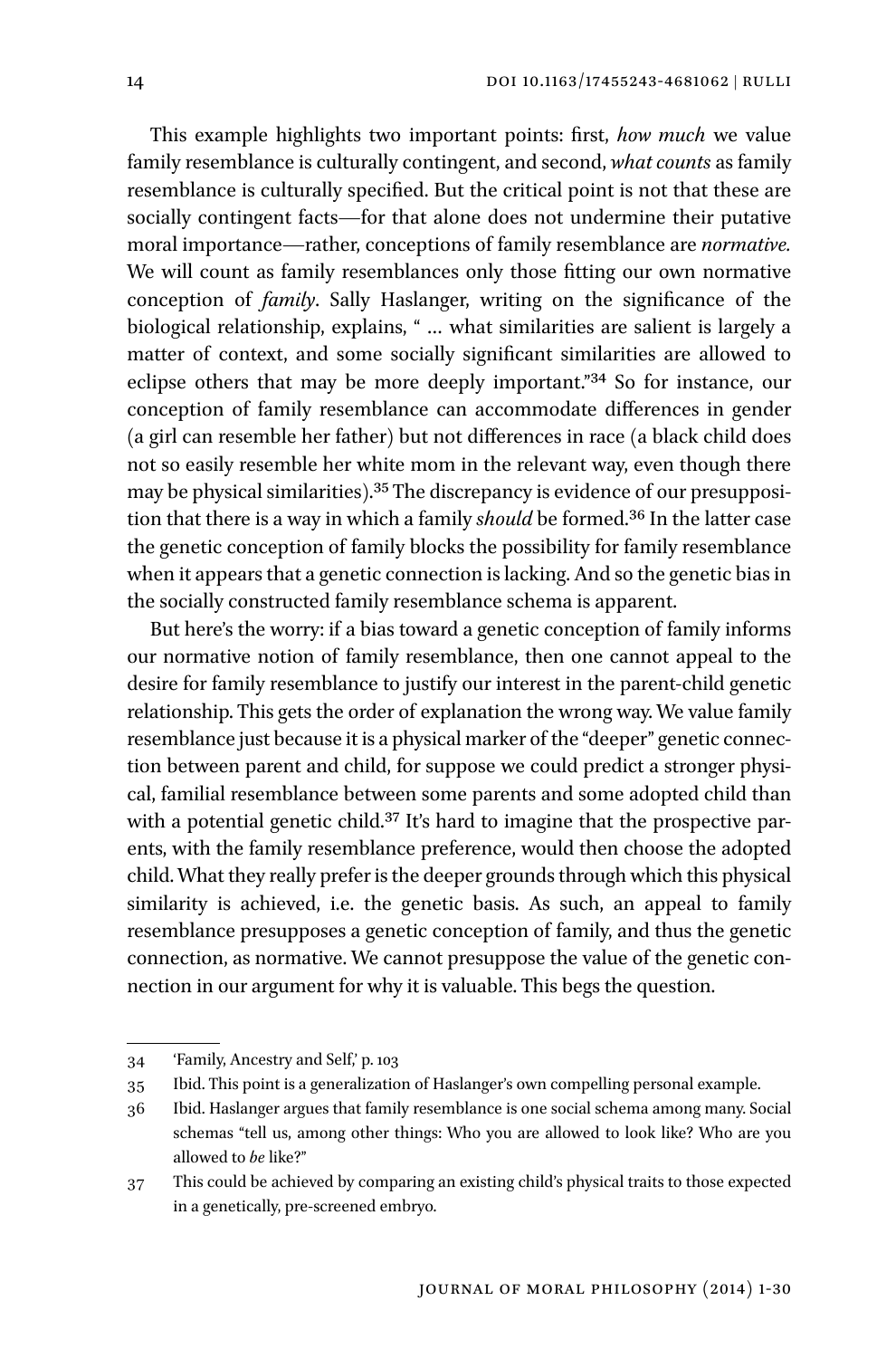It is worth noting, as a social construct, our notion of family resemblance could be adapted to include more broadly the kind of resemblance that adopted children bear to their adoptive families. It may already include certain traits that are not exclusively genetically explained, such as mannerisms, body language, facial expressions, behavior, speech patterns, accents, interests, hobbies, and so on. If we reorder the implicit norms informing our conception of family resemblance, we can make space for the way in which adopted children share the symbolic bond that resemblance, *a family way*, signifies.

#### *For Psychological Similarity with my Child*

I've been focusing on physical traits, but the more compelling reason to favor a genetic child may be out of hope for parent-child similarity in personality, temperament, and talents—a psychological similarity. As Brenda Almond explains, parents may want a genetic child like themselves in order to share their "… attitudes, appraisals, interests, tendencies, common qualities of character, a common *Weltanschauung* – a characteristic way of looking at the world."38 Similarly, Michael Tooley, discussing an advantage of genetic cloning, claims that psychological similarity between a parent and clone child would allow the parent to better assume the child's point of view. "So it would seem that there is a good chance both that such a couple will find childbearing a more rewarding experience, and that the child will have a happier childhood through [being] better understood."39 Psychological similarity between parents and cloned children may facilitate mutual understanding. For the same reasons, one might argue in favor of genetic parenthood over adoption as offering a better chance of parent-child psychological similarity and, thus, of a shared point of view and mutual understanding.

Some of these claims made on behalf of genetic heritability easily over-stretch the bounds of common sense. As Neil Levy and Mianna Lotz note, it is highly doubtful that genes play a significant role in determining one's *Weltanschauung.*40 Nor does parent-child psychological similarity obviously increase mutual understanding, as Tooley claims. Sally Haslanger keenly notes: "… people with certain biological predispositions are actually not well-suited to parent others with

<sup>38</sup> This discussion is in Neil Levy and Mianna Lotz, 'Reproductive Cloning and a (Kind of) Genetic Fallacy,' *Bioethics* 19 (2005), pp. 232–50, citing Brenda Almond, 'Family Relationships and Reproductive Technology,' in U. Narayan & J.J. Bartkowiak (eds.), *Having and Raising Children: Unconventional Families, Hard Choices, and the Social Good* (University Park, Penn: Pennsylvania State University Press, 1999), pp. 103–118.

<sup>39</sup> Discussed in Levy and Lotz, 'Reproductive Cloning,' p. 237; see Michael Tooley, The Moral Status of the Cloning of Humans,' *Monash Bioethics Review* 18 (1999), pp. 27–49.

<sup>40</sup> Levy and Lotz, 'Reproductive Cloning,' p. 237.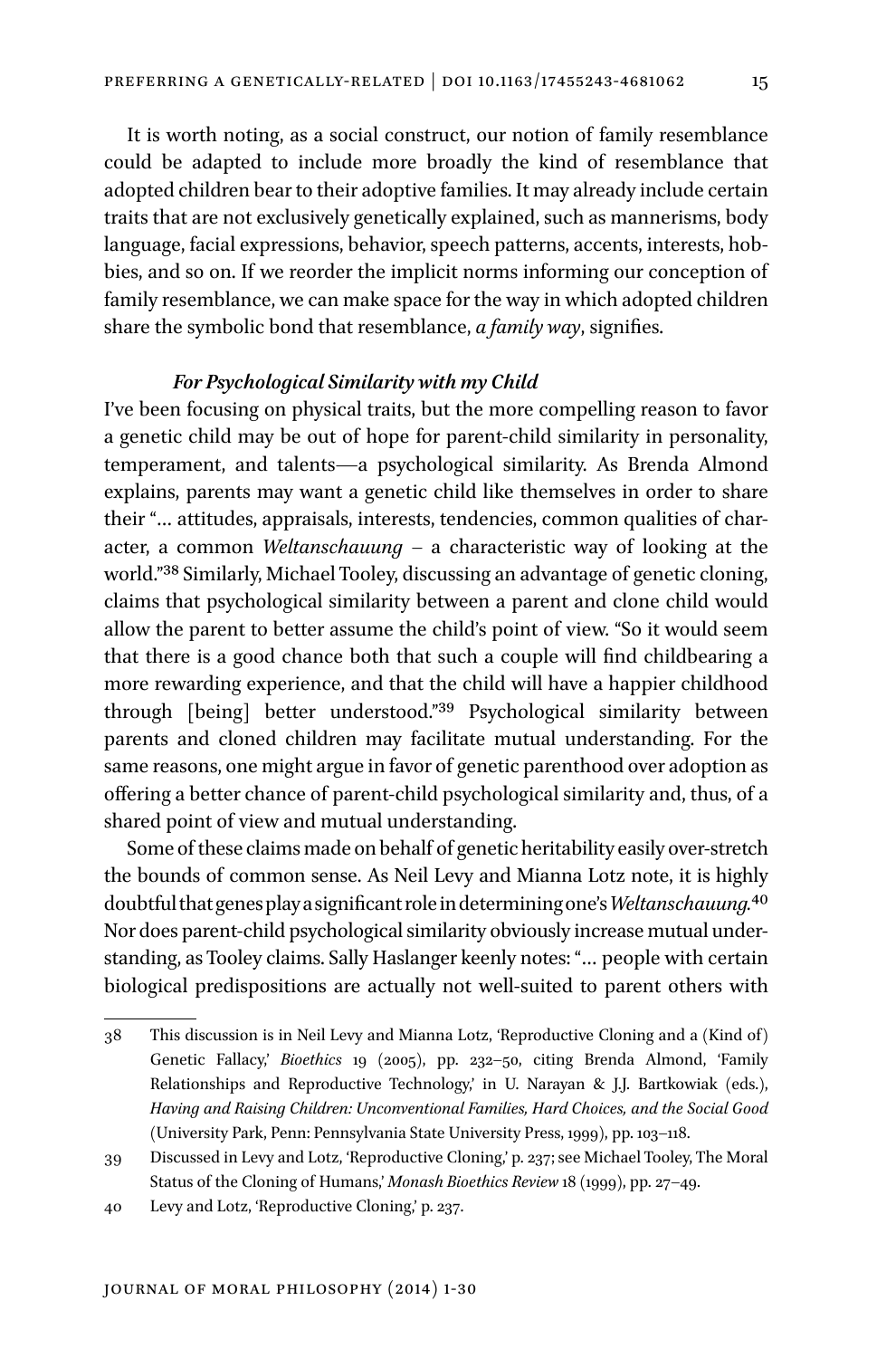those same dispositions but actually create powerfully dysfunctional family systems."41 The claims made in favor of parent-child psychological similarity must be reasonably tempered.

Even so, Almond and Tooley describe, generally, the kinds of reasons why people may desire psychological similarity with their child. Genetic relatedness should increase the probability of parent-child psychological similarity over adoption, on the whole.42 Given this is desirable to some people, could it ground an option to favor genetic procreation over adoption?

An option-grounding interest or preference against a duty to adopt must rise to the level of a project; it must impact one's important life plans or goals. The preference must not only be strong, for, as discussed above, subjective importance alone is not enough to ground an option. The preference must be centrally related to one's projects. In the context of parenthood, specifically, we seek an interest that would be centrally important to aspects of one's parenting experience. How does the preference for psychological similarity fare?

The difficulty in establishing an option to favor psychological similarity is in describing a preference central enough to meet the projects threshold, but flexible enough to meet a plausible normative requirement for parental preferences.43 Parental preferences for traits children might have (within an acceptable range) must be flexible.44 Genetic reproduction merely provides an increased probability of parent-child commonalities over adoption. Genetic children may turn out to not share one's "attitudes, appraisals, interests, tendencies, common qualities of character …"45 Thus, parental preferences about such things must be held with an attitude of acceptance or accommodation; the good parent should not be frustrated or disappointed if the preference goes unsatisfied. A preference may be flexible in this way because it is not strongly held or because the preference can be satisfied in a variety of ways.

Consider the alternative. A set of prospective parents deeply desire a child who is musically talented, as they are. This desire is strong and important to them; they would experience significant disappointment in having a child who had no musical inclinations or talent. They imagine going to their child's music

<sup>41</sup> Haslanger, 'Family, Ancestry and Self,' p. 108.

<sup>42</sup> Though this is not necessarily the case. One could imagine an adoption scheme that matched adoptive parents to children based on probability of, as well as already developed, shared psychological traits.

<sup>43</sup> This concern applies to the desire for physical resemblance, as well. But given that preference's triviality, it is not necessary to raise this further argument there.

<sup>44</sup> By "acceptable range" of traits, I mean to indicate that parents may permissibly have inflexible preferences about their children having morally bad traits, for instance.

<sup>45</sup> Almond, 'Family Relationships and Reproductive Technology,' fn. 38.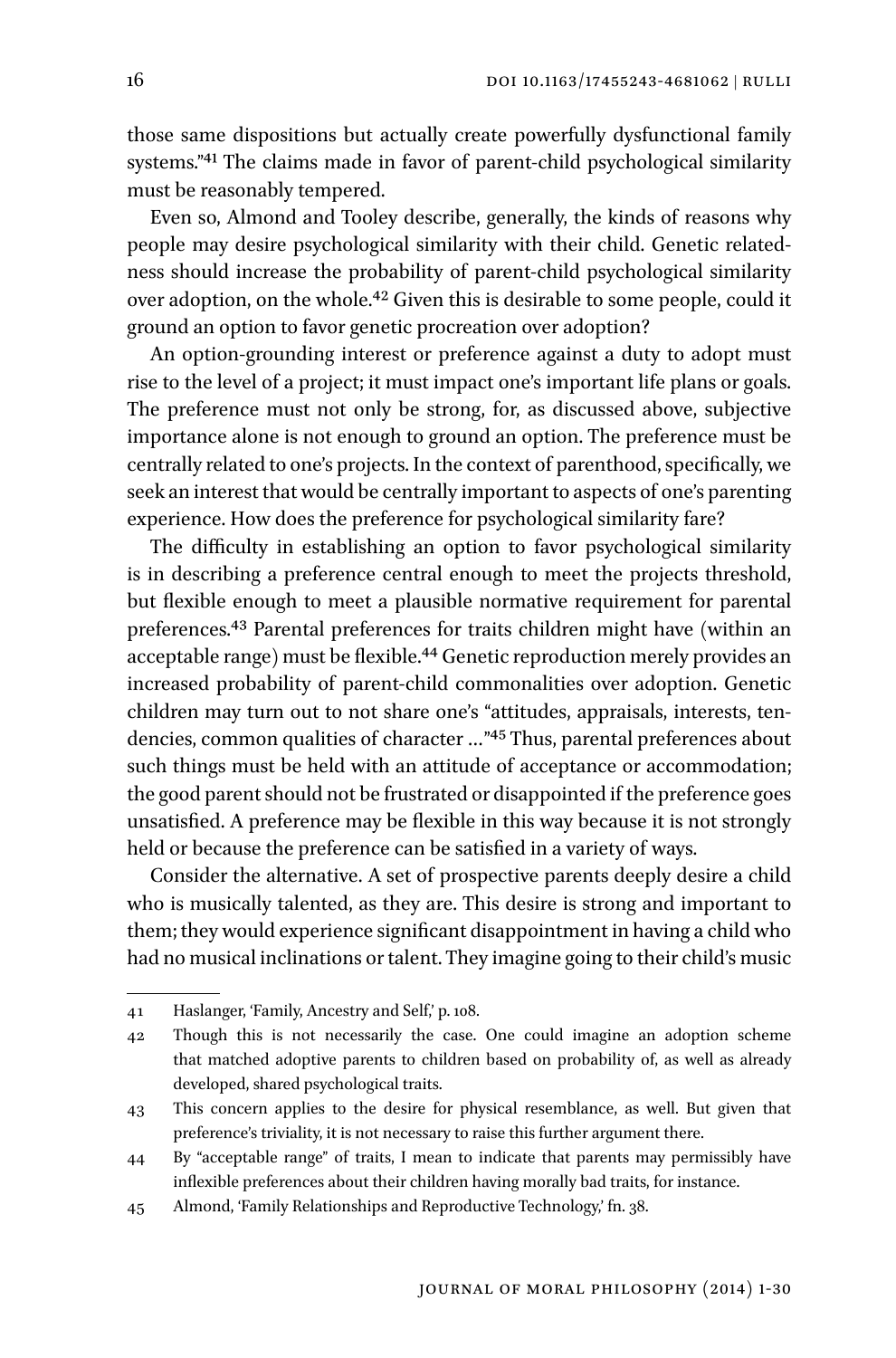recitals, starting a family ensemble, and funding their child's education on a prestigious music scholarship. Now, imagine that their genetic child turns out to be musically ungifted. Their central preference for a musical child is frustrated. Even if they shield their child from this disappointment (which is increasingly doubtful the more central the preference is), they allow it to impact their enjoyment of the parenting experience. Of course, they still love their child. But there is a deep part of them that wishes the parenting experience had been different. They wanted a child who could share their musical gifts, and this child cannot. In the worst case, the child is the knowing victim of their disappointment.

Such a case reminds us that strong preferences about our children's personality and talents must be held with flexibility. Becoming a parent is, in part, about raising an independent, autonomous person who may defy our expectations and have his own interests. We must allow our children to become and to be their own people. Though parents play a crucial role in shaping their children's values and interests, they must be able to find parental satisfaction in the variety of ways their children may turn out.

One might object: we need not have flexible preferences to be unconditionally accepting of our children. We all strongly desire that our children are healthy, that they not suffer from debilitating diseases. But despite this strong, central desire, we would fiercely love our child should she have a debilitating disease. Our parental love can be unconditional and accepting even when strong central preferences are subverted. Perhaps, then, our strong preferences about our children's personality traits and talents can be appropriately accepting.

However, there are important differences between wanting our child to be healthy and wanting our child to have some subjectively-valued psychological trait or talent, e.g. to be musical. A lack of musical talent, for instance, is not an objective badness in a person's life. Though it might be nice to have (i.e. it *is* valuable), lacking it is not dis-valuable in the way illness is. However, suffering from disease is objectively bad for a person. Disappointment that one's child is unhealthy can be grounded in recognition of this objective badness for her, whereas disappointment that one's child is not musically talented is a matter of one's own subjective dis*-*valuation. As such, the grounds for disappointment in the health case are in part *for the sake* of the child who suffers. It is aimed at the illness, at misfortune, not at the child. Moreover, illness is a condition to be supported and compensated for by an attitude of protection, extra care, and empathy.

In the musicality case, the grounds for disappointment are directed at the child. Even when this "deprivation" is viewed impersonally—e.g. one says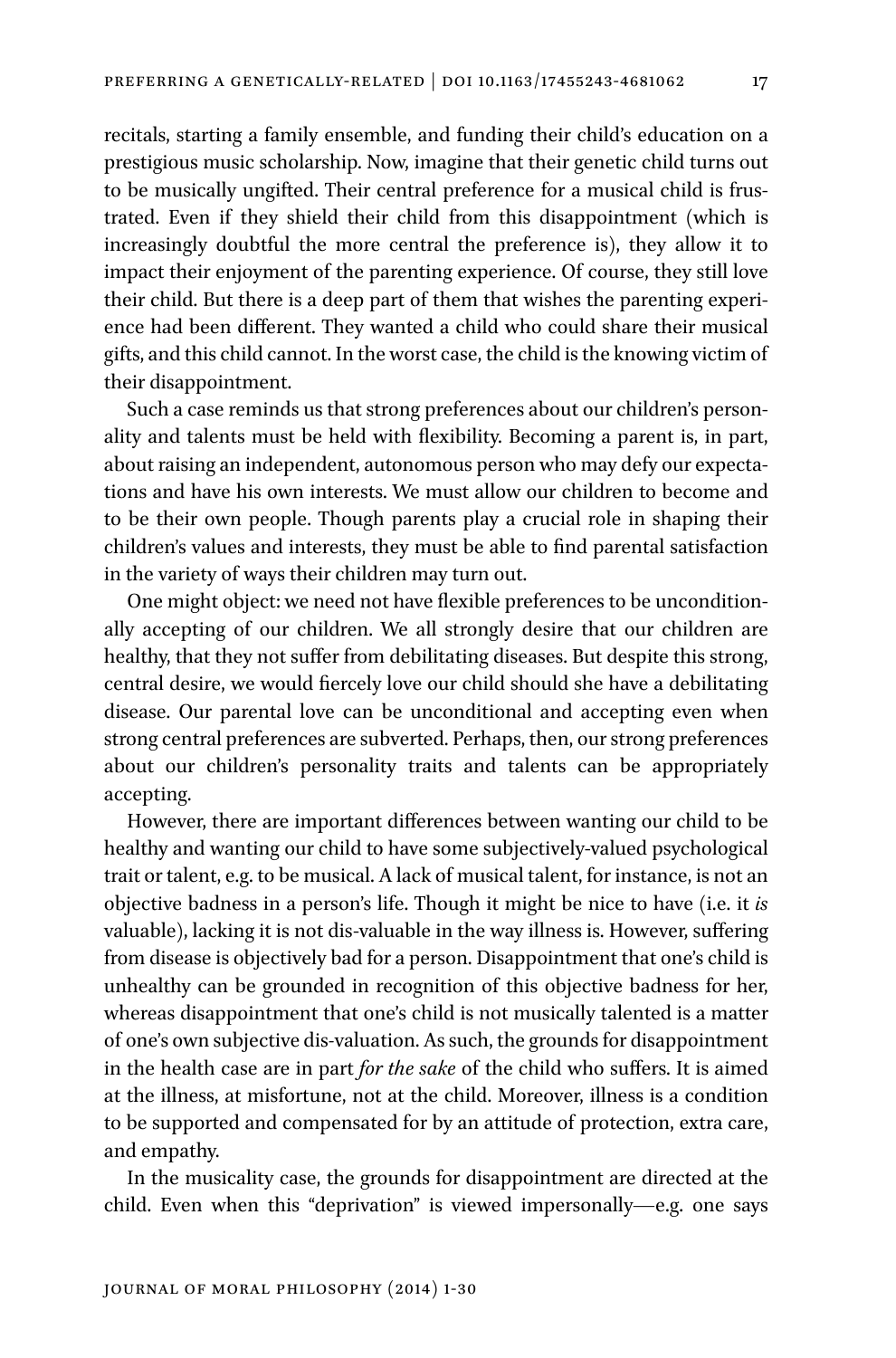"well, it's not *your* fault! You just didn't get your father's musical genes!"—one expresses disappointment *in the child.* Being musically run-of-the-mill isn't seen as grounds for extra love and care. The child is simply different in an undesired way. Strong preferences about our children's personality traits are importantly different from strong preferences about our children's health; the object of disappointment in the case that the preferences are frustrated differs. Disappointment, grounded in rigid parental preferences, toward a child for a non-objectively dis-valuable "lack" or difference is not compatible with the accepting attitude of a good parent.

We should doubt the claim that one can both hold a preference for parentchild psychological similarity as central to one's life, while also maintaining a properly flexible attitude with this preference. If a central value or project in one's life is not attainable, it's hard to imagine one will not suffer disappointment. For if it is central, then one cares deeply that this preference is satisfied. What could it mean to have a central preference that one will not feel disappointment in not satisfying? The requirement that this preference also be flexible, however, is in deep tension with the centrality of the preference, for flexibility requires that one not be disappointed if the preference goes unsatisfied. Therefore, it is empirically, if not also conceptually, difficult to imagine a preference for psychological similarity that could be both central and meet a plausible normative requirement of flexibility. This is reason enough to doubt there is a moral option to favor procreation in the face of a duty to adopt for the sake of increased parent-child psychological similarity.

But there is further reason to doubt that there is a moral option in the case, even granting for the moment that there can be a central but flexible psychological similarity preference. Take a standard example of when there is a moral option. There is some *pro tanto* duty to act in a certain way, but there is a moral permission not to because performing the duty threatens a central interest. In the standard case, with regard to this central interest, performing the duty and exercising the option are opposed: performing the duty will make protecting the central interest difficult or nearly impossible, whereas exercising the option to not perform the duty will protect the interest.

But in the case of satisfying the preference for parent-child psychological similarity, the duty to adopt and the putative option to procreate are not opposed in this way. This weakens the case for a moral option. Adopting a child gives rise to a non-negligible probability of having a child who is psychologically similar to oneself. Procreating increases that probability, generally, though it leaves a non-negligible probability of a child who is psychologically dissimilar to oneself. That is, performing the duty does not result in near certain frustration of the interest in psychological similarity; and exercising the option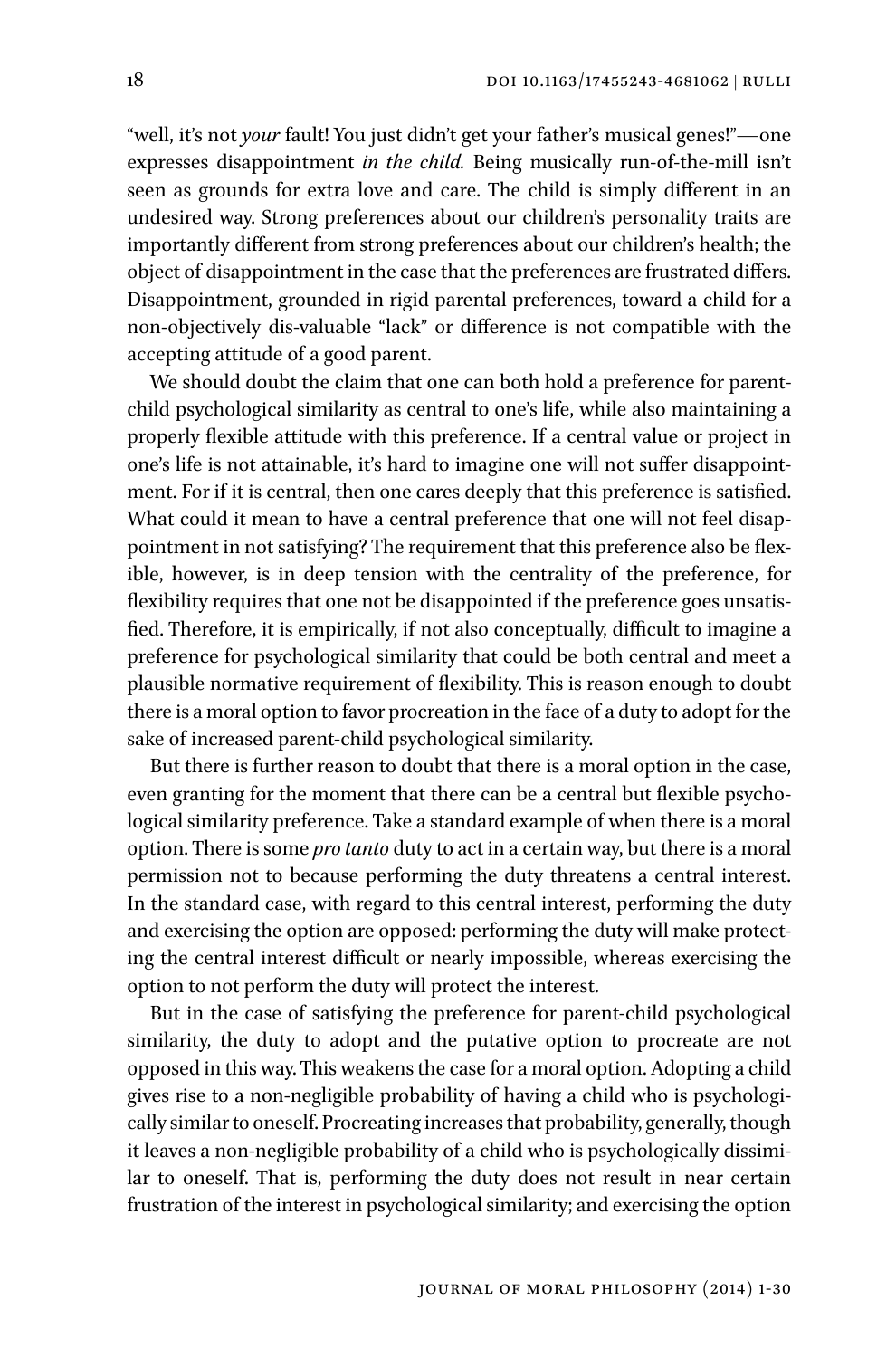to procreate does not result in near certain satisfaction of the preference. Thus, the agent-reasons in favor of the option (procreation in this case), against strong moral reasons favoring a *pro tanto* duty (to adopt)*,* are weakened by the less than certain likelihood of bringing about the preference. This provides further doubt in the already dubious argument for a permission to favor procreation over adoption for the sake of psychological similarity.

I have given two arguments that support skepticism about the psychological similarity preference defeating a duty to adopt. First, the flexibility of an appropriate parental preference for psychological similarity undermines the centrality of the preference, thus undermining an option. Second, even with such a preference, the mere probable nature of the options available to the agent undermines the strength of reasons favoring a moral option to not adopt.

#### *For Love and Immortality*

Two other potential reasons for valuing procreation arise in Plato's Symposium. Socrates recounts the words of the wise woman Diotima:

In a word, then, love is wanting to possess the good forever. … In view of that, how do people pursue it if they are truly in love?<sup>46</sup>

Answering her own question, Diotima:

It is giving birth in beauty, whether in body or in soul. … Now, why reproduction? It's because reproduction goes on forever; it is what mortals have in place of immortality. …47

The themes of love and immortality are intertwined in Diotima's account. They represent distinct desires, and so I will address each of them in turn.

For two people in love, having a child may be the most natural expression of their commitment to one another. To many, it feels as though a love so abundant should inevitably give rise to another being intimately connected to the relationship with whom to share the surfeit of love. A child is a natural product of their love, the literal product of their coming together. But she is also a powerful symbol of their romantic relationship and commitment to one another, physically manifesting the new life they have made together.

<sup>46</sup> Plato, *Symposium,* in *Complete Works,* ed. J.M. Cooper & D.S. Hutchinson, trans. Alexander Nehamas & Paul Woodruff (Indianapolis: Hackett Publishing Company, 1997), pp. 457–505, 206–206b.

<sup>47</sup> Plato, *Symposium*, 207–207d.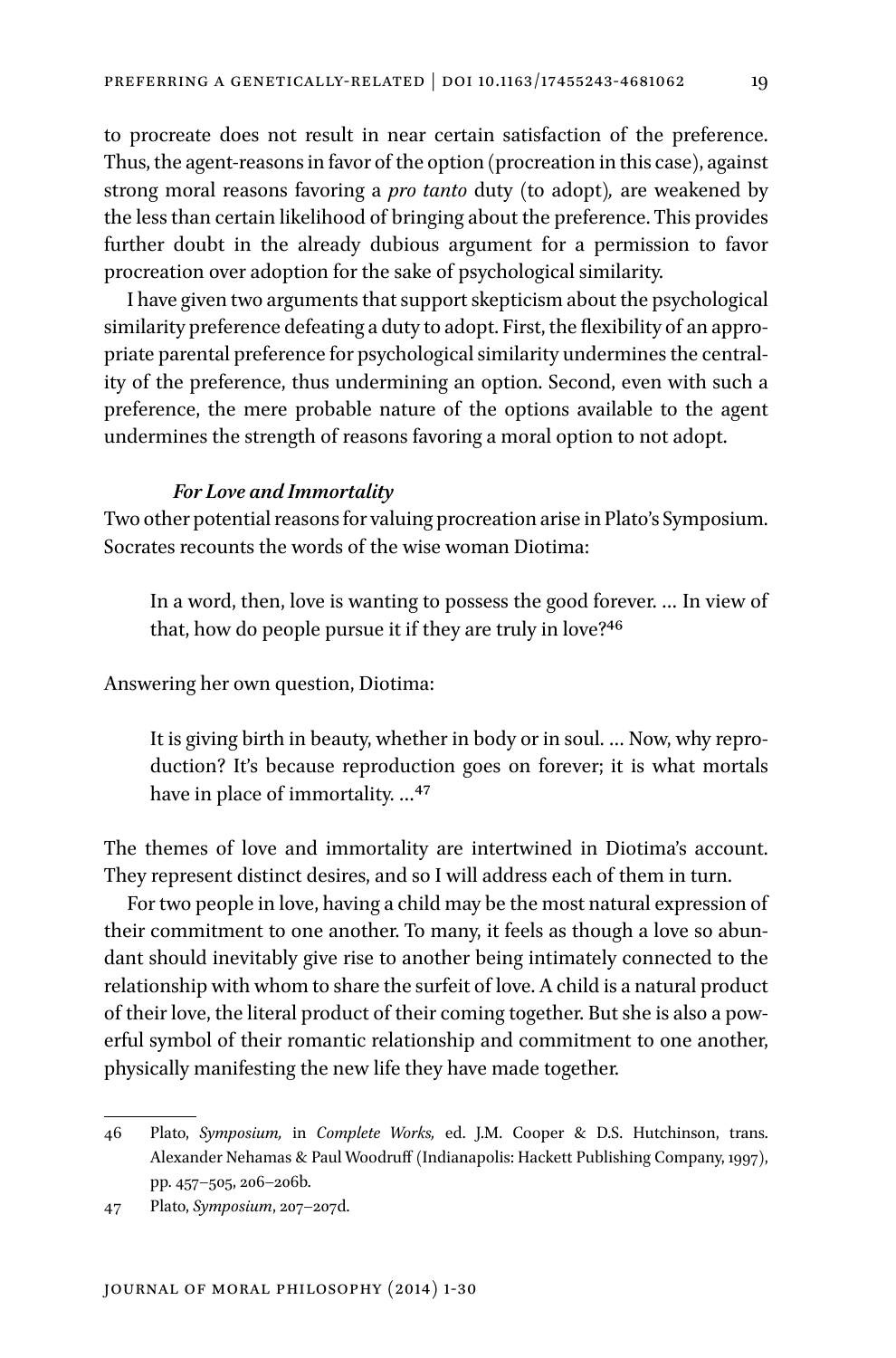A child, as a symbol of her parents' love, reflects what is valuable about that love: what is deep, real, and important. Romantic love is grounded in two people's mutual commitment to moral values, shared love of pastimes, common memories, compassion, and commitment to one another. A child is the product and reflection of this love when she is nurtured in the couple's shared values and common commitments. Of course, adopted children are wonderful candidates for this role. Orphaned children are literally waiting for this overflowing resource of romantic love turned parental. Adoptive parents consider their children *their own* because they are the people who will grow and flourish in their shared commitment based on love and common values.

Indeed, it would be uncharitable to interpret the symbolic union argument as placing ultimate importance in actual physical union—where the child must be the physical product of two merging bodies. For, arguably, what is most valuable and enduring about the romantic relationship is shared values and commitments, which do not depend on biological connectedness.<sup>48</sup> Relatedly, though it is striking when a child looks like the perfect mix of her parents, with mom's blue eyes and dad's brown skin, insisting on this mix of physical traits as the ultimate symbol of romantic union reduces the otherwise rich romantic union account to a desire for physical resemblance. For a child to be a physical symbol of their union, she need not literally come from them; rather she embodies their union because she is some *body* who is the beneficiary of this surfeit of romantic love. The romantic love objection, when most favorably interpreted as a concern for enduring values and not for literal physical connectedness or for replication of physical traits, does not favor a genetic child over an adopted one.

Diotima exclaims that reproduction is the way to immortality for mortals that through reproduction, we can live on forever. Many people see children as extensions of themselves, as a way of transcending their own finite lives. The desire for immortality through reproduction is recast at the collective, cultural level. Having children may fulfill a promise to one's ancestors, paying respect to one's cultural, religious, and ethnic heritage. We may believe we have a duty, not just a permission, to carry on our lineage.<sup>49</sup> Much like the argument from romantic love, the immortality argument in favor of procreation appeals to the desire to transcend the confines of an individual life, i.e. to

<sup>48</sup> This is not a claim about what constitutes the romantic relationship; rather it is a claim about what is valuable about it, which could be shared by different accounts of the relationship. However, not all accounts may agree with my claim.

<sup>49</sup> Overall also discusses the immortality reason for procreation in *Why Have Children,* p. 61.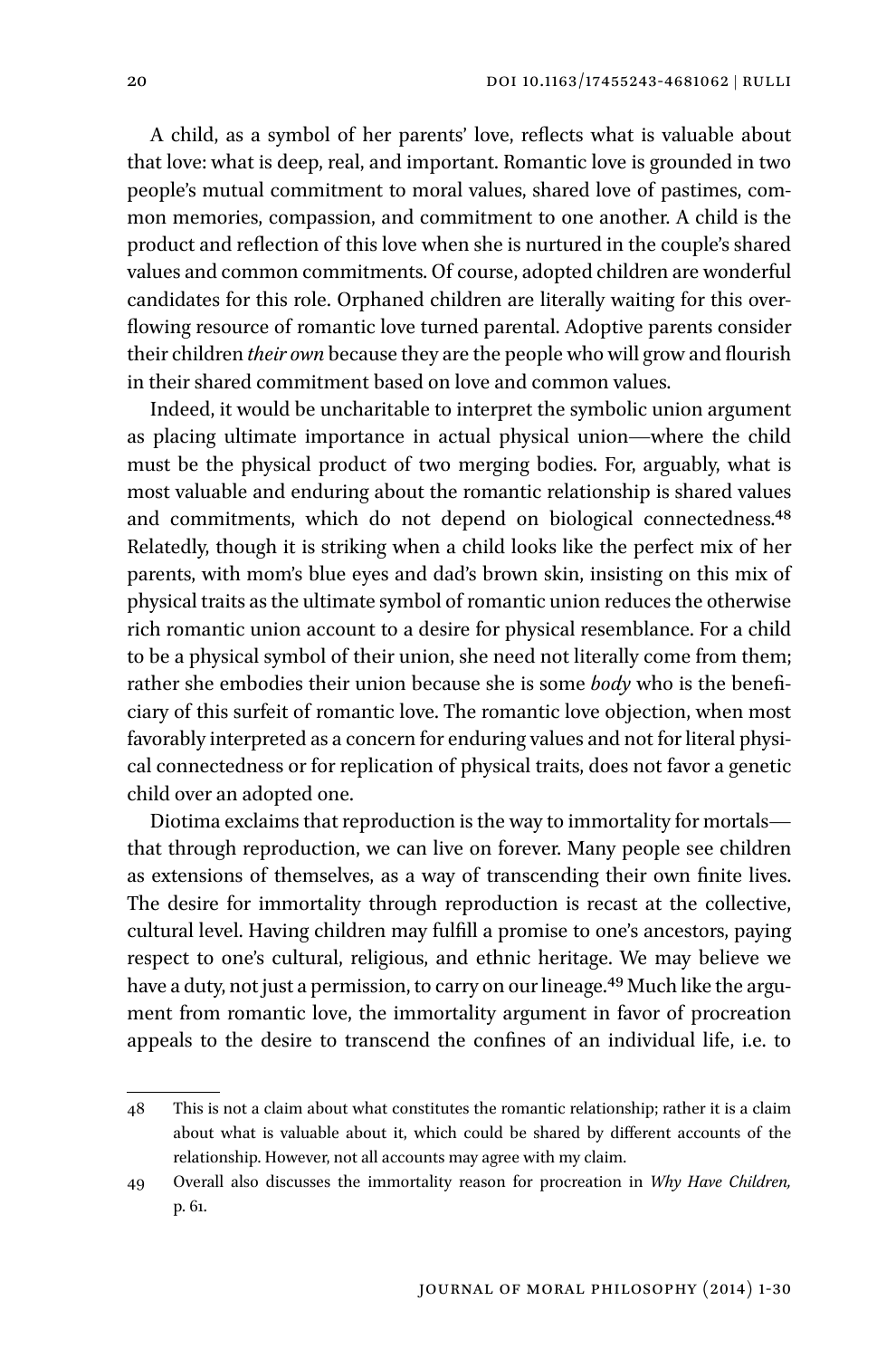extend what is good about love or life beyond a natural lifespan. It purports to achieve these aims symbolically, in a child.

We may transcend our own individual finitude by parenting a person of the next generation as heir to our projects, values, commitments, traditions, and customs. Similarly, familial and cultural legacies endure *via* knowledge, values, and customs. *If* one owes it to one's ancestors to continue the family, one owes them a bearer of their particular customs, beliefs, language, and so forth. But if this is the way to vicarious immortality (for individuals, families, or cultures), it fails to favor creation over adoption. Adopted children are no less inclined than are non-adopted children to assume, celebrate, and carry on their families' customs, speak their families' language, and endorse their families' beliefs.

In fact, if the desire is interpreted as one for actual genetic immortality, procreation is quite a disappointment. For each successive generation of my genetic offspring will share an exponentially smaller portion of my genetic make-up: my children will share half my genes, their children will share a quarter of them, and their children only one-eighth, and so on.<sup>50</sup> Genetic procreation is no means to genetic immortality at all.

Interpreting the desire for immortality as a desire for an ongoing lineage of culture, values, and traditions is a more charitable account of this desire. But much like the romantic love argument, this does not favor a genetic child over an adopted one.

#### *The Genetic Connection is Valuable for its Own Sake*

I've investigated instrumental reasons for which parents might prefer the genetic connection with their child (*genetic connection,* for short). But might they just prefer the genetic connection for its own sake? If this connection has important moral significance, then it might ground a moral option against the duty to adopt.

The challenge is to motivate the claim that the genetic connection is valuable for its own sake without simply begging the question against one who would deny it (and vice versa). Niko Kolodny's novel account of partiality principles through the *resonance* relationship may explain the basis for this putative intimate connection arising from genetic similarity and identity.<sup>51</sup>

<sup>50</sup> I thank an anonymous reviewer for this point.

<sup>51</sup> Niko Kolodny, 'Which Relationships Justify Partiality?: The Case of Parents and Children,' *Philosophy & Public Affairs* 38 (2010), pp. 37–76. Kolodny's goal is to explain partiality principles through resonance between the reasons one has toward another person in discrete encounters and the reasons one has in a history of encounters with that person, p. 50.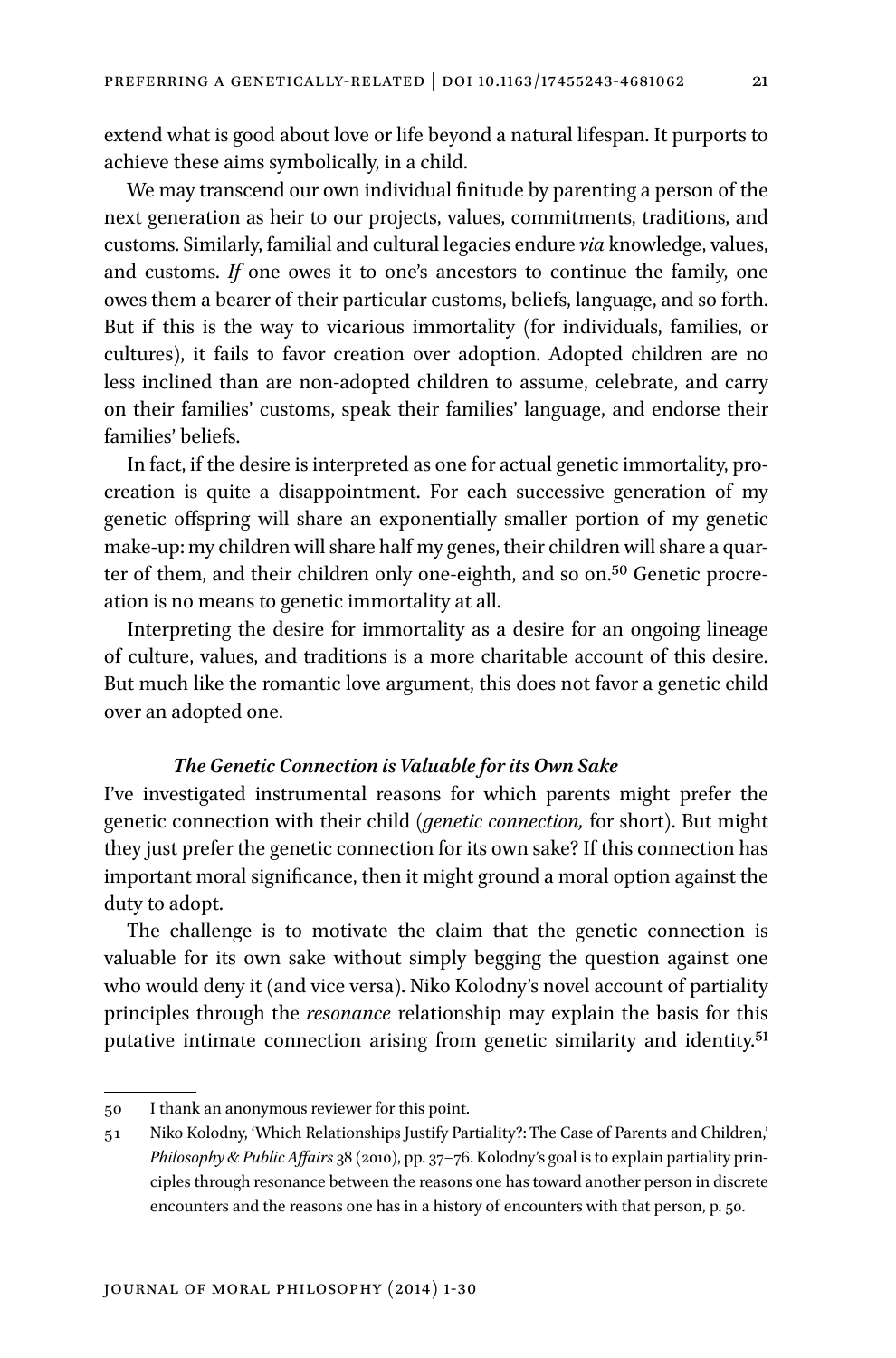Kolodny states that resonance is the relationship that holds between our responses when one has "reason to respond to some X in a way that is similar to the way that one has reason to respond to its counterpart in another dimension of importance, but that reflects the distinctive importance of the dimension to which X belongs."52 To illustrate, Kolodny claims that there is a resonance relationship between the natural and moral emotions. His feeling of anxiety (natural emotion) over his child's poor health resonates with his feeling of resentment (moral emotion) toward her negligent doctor. Resentment shares the same valence as anxiety but reflects what is distinctive about the moral domain; namely, it is an agent-directed emotion.53 Kolodny thinks resonance may explain the *Genetic Claim*: the claim that a child, as the product of two adults' gametes, provides the adults with reasons of parental partiality toward it.<sup>54</sup>

Kolodny aims to explain *genetic partiality—*the grounds for special concern and responsibilities between genetic parent and child. Yet we are seeking an explanation and justification for the *genetic preference—*the permission to favor bringing about a genetic child to parent rather than adopting. A case for genetic partiality alone won't get us everything we need, for it only explains partiality between parent and child *given that both exist*. But the account may be helpful for our purposes insofar as it explains why the genetic connection is valuable for its own sake. If we can establish its value, then we can assess whether a preference for this good defeats a duty to adopt*.*

Kolodny begins with the kind of special concern individuals have for their selves over time.55 Personal identity for Kolodny is at least partially based on a continual biological process between a self at one time and at another. This continuous biological process is the basis for special self-concern.

Next Kolodny rehearses the fact that a genetic child is the result of biological processes that have their origin in the parent (viz. the mother), and these processes are governed by both parents' genetic codes. Kolodny speculates there is enough similarity between my concern for myself based on biological

54 Kolodny, pp. 55 and 61, does not believe that the Genetic Claim can provide a full account of parental (and filial) responsibilities because it fails to explain the parental obligations adoptive parents have to their children. Rather, it might be *part* of a full explanation for reasons of partiality between parents and children. He treats the Genetic Claim as an important limit case for testing his theory of partiality, p. 62. Though the claim is strong, investigation of the claim is warranted given the persistent intuition that genetic ties matter.

<sup>52</sup> Ibid. p. 47.

<sup>53</sup> Ibid. p. 43.

<sup>55</sup> Ibid. p. 70.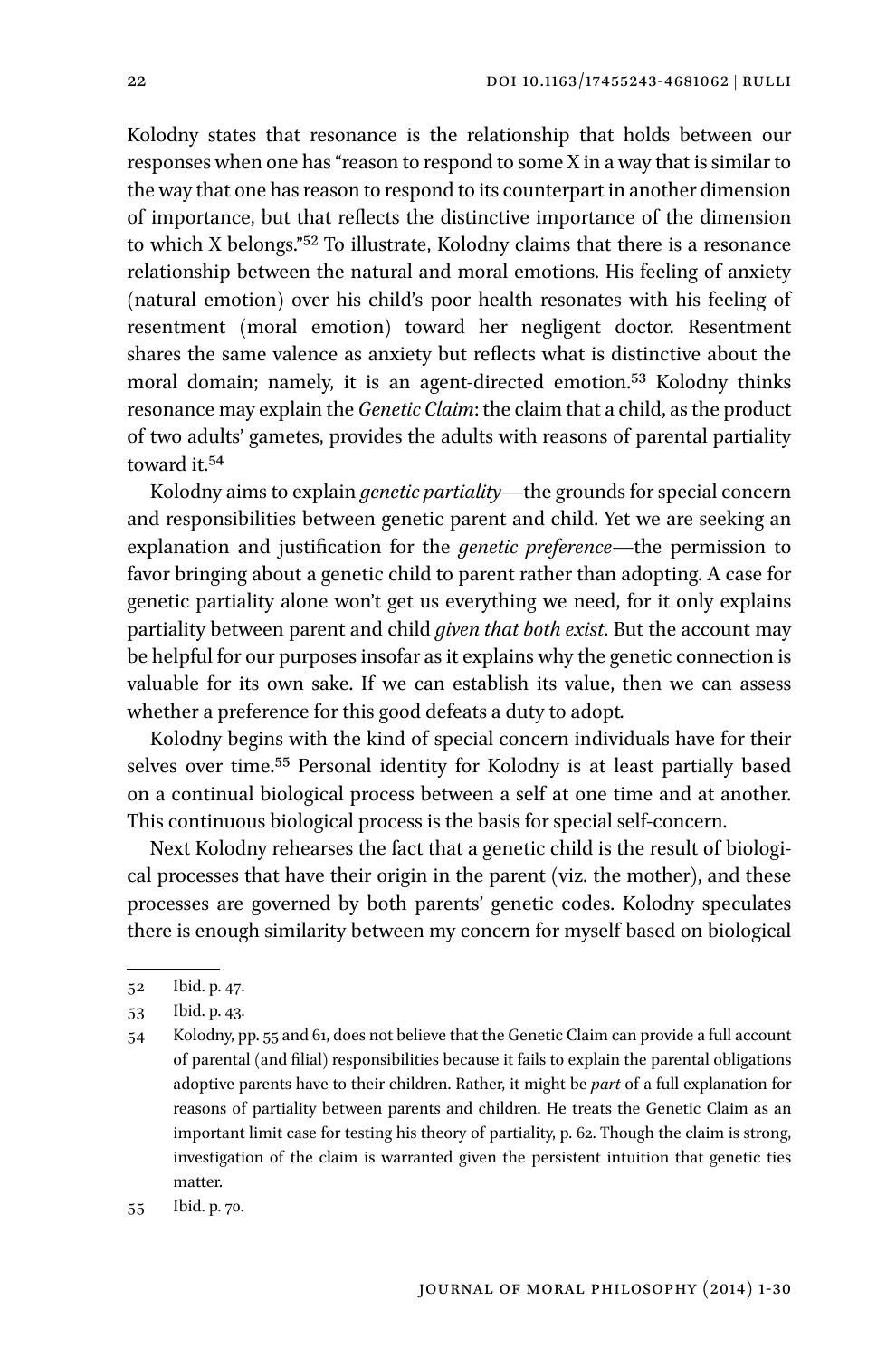continuity and my concern for a person who is or was biologically connected to me in a similar way to establish resonance between the attitudes in each. That is, "I have reason to respond to my relationship to my genetic child in a way that is similar to the way in which I have reason to respond to my relationship to myself at other times, but which reflects the distinctive dimension of importance to which the latter belongs."56 In valuing my own genetic, biologically-based identity, one can infer my special valuing of those people who are similarly connected to me.

Kolodny provides a novel account of genetic partiality that captures what is at the heart of the claim that the genetic connection is valuable for its own sake. Moreover, some degree of genetic partiality is plausible and intuitive. Consider, for instance, the case of two sets of parents on their way home from the delivery room at the hospital. Their genetic children have been accidentally swapped. Both sets of parents are equally wonderful candidates for raising children. Yet, most people would think the parents have gone home with the *wrong* child. Further, we think they are justified in preferring their genetic child. They have reasons of partiality toward their genetic child, and Kolodny's account can explain this. The *Baby Swap* case pulls in favor of genetic partiality.57 This should make my opponent happy: for in accepting genetic partiality and Kolodny's account, we can identify the value in the genetic connection, and from here we might establish an option-grounding preference for this connection.

But now a major concern arises. If the genetic connection is grounds for partial concern, without further qualification, this has problematic implications for families with both biological and adopted children (from hereon, *mixed families).*58 Simply put: if genetic partiality is justified, may someone

58 Kolodny recognizes but does not resolve the tension here (p. 68, fn. 41). He claims the genetic relationship does not give us reasons of partiality beyond those generated by a historical relationship between parent and child. But he recognizes that prior to having a

<sup>56</sup> Ibid. p. 71. Kolodny characterizes his account as tentative, as "doubly speculative conjecture" given that it assumes egoistic concern in the base case and an extreme form of the resonance relationship.

<sup>57</sup> There are alternative explanations of the dominant intuition in the *Baby Swap* case, including one that identifies the gestational relationship between mother and child as the grounds for partiality. Thanks to an anonymous reviewer for this suggestion. The case could be modified to involve a surrogate pregnancy, however, and I imagine that many would still hold that there are grounds for partiality to one's genetically-related child. Agreement on this point is not central to my argument; the above is a concession I make to Kolodny's view, showing that even if a genetic partiality account is granted, this does not entail a significant genetic preference.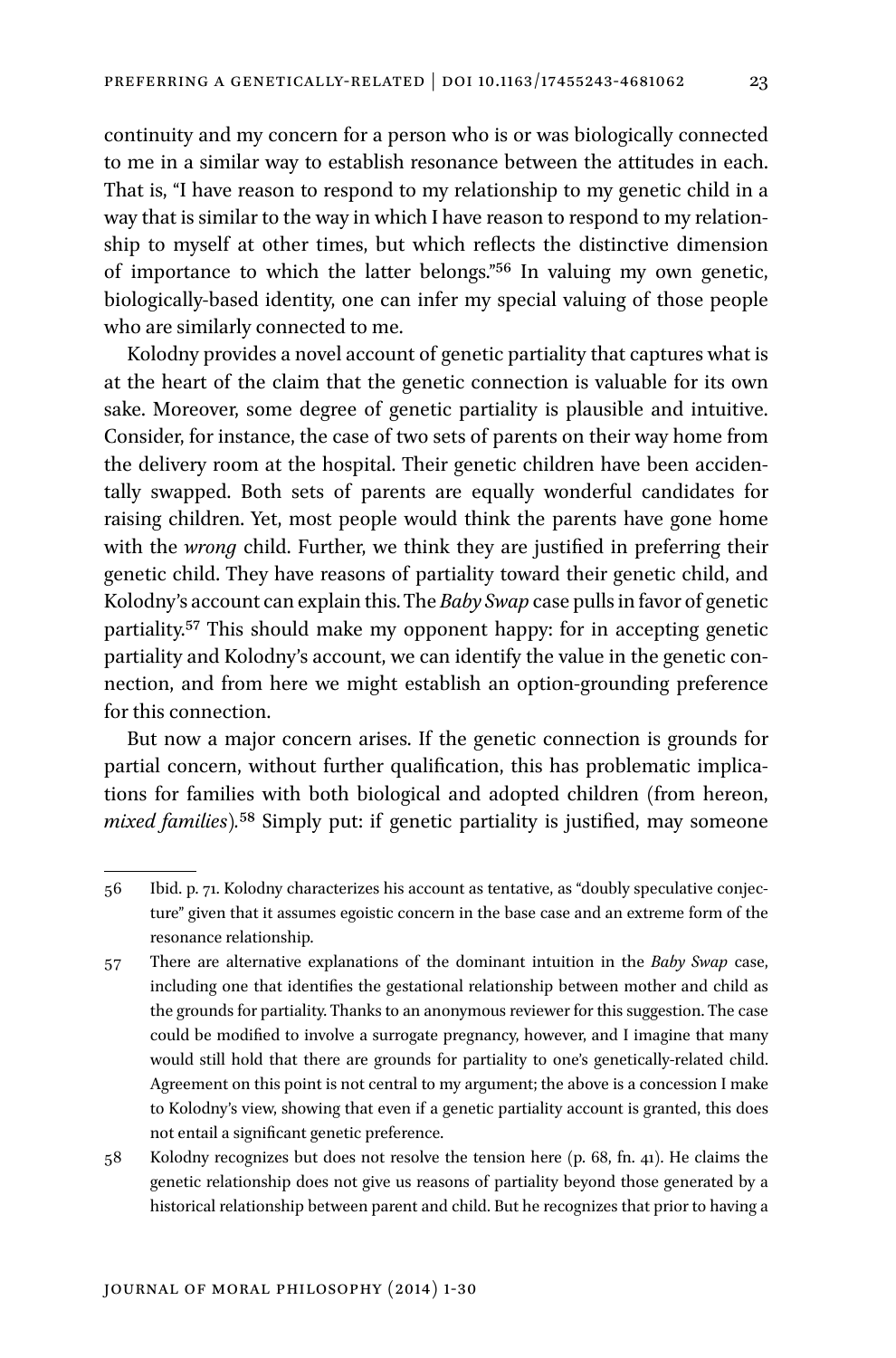favor her genetic children over her adopted children? Might she bestow them with extra benefits?

I will assume an affirmative answer to these questions is both unintuitive and reprehensible. We do not think there is good reason for differential treatment of one's biological and adopted children. Then someone who asserts a claim to genetic partiality will want to block this conclusion. More specifically for our purposes, someone who advocates the value of the genetic connection, in order to ground a genetic preference, will want to block this conclusion.

My opponent might claim the following: while the value of the genetic connection may allow us to prefer to create a new child rather than adopt a stranger's child, once we have children, they are equally *our children* regardless of whether they are genetically connected to us or not. We have reasons for partiality to all of our children—equally held—based on some other distinct grounds. This more inclusive account of the parent-child relationship is stronger than and outweighs any genetic connection. But that doesn't mean that the genetic connection isn't valuable. In the *Baby Swap* case it is grounds for partiality, and this shows that it has value. Likewise, my opponent may say, *prior* to having children, it can be grounds for a strong genetic preference.

Getting out of my concern this way, however, trivializes the value of the genetic connection to a significant degree. My opponent will need the genetic connection to have strong, non-trivial value in order for a preference for this connection to ground an option in the face of the duty to adopt. But this is highly doubtful for the value of the genetic connection cannot ground partiality within a mixed family. It does not differentiate the reasons, rights, responsibilities, or preferences someone has *vis-à-vis* his genetic child from those held *vis-à-vis* his adopted child. But then the preference for the genetic connection at best rises to the level of an interest rather than a project, for though it may have non-trivial value, it falls short of having any wider impact on or importance regarding the parental experience. But recall: an option-grounding interest must meet the project's standard to defeat a high-stakes duty, such as the duty to adopt. The preference for a genetic connection with one's child, though perhaps non-trivial, fails this standard.

#### *The Value of Creating a Child*

Perhaps what people value in having a genetic child is partaking in the creation of another human being. This does not involve a preference for a genetic

relationship many think there is some reason to favor the genetic relationship. Thus, it seems, on his account, that the genetic relationship *does* give us reasons that cannot be explained by the historical relationship.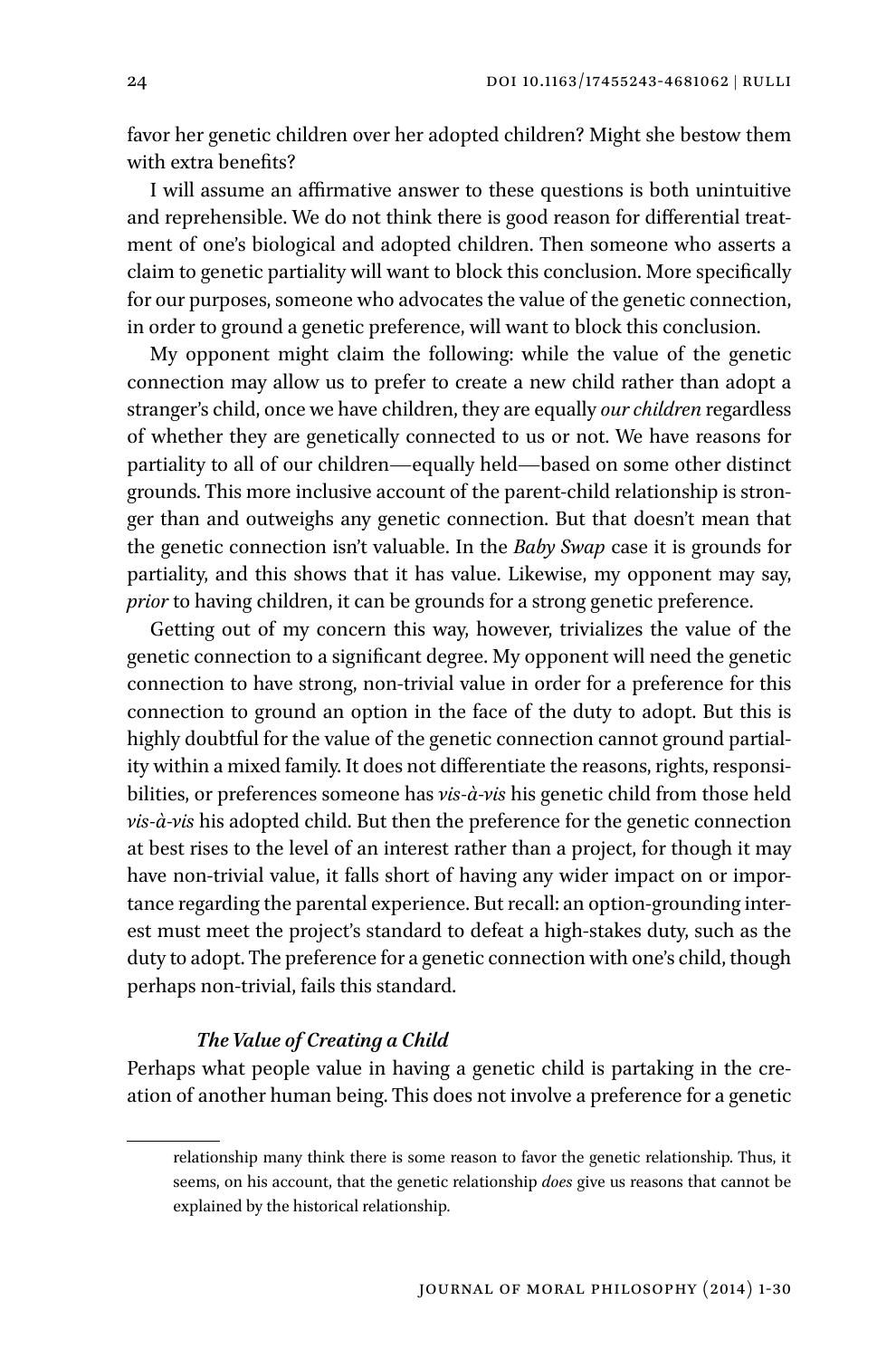relationship with the child, but rather for the usually associated activity of procreation. Typically, a parent who adopts a child does not partake in this activity.59 Might the desire to participate in the creation of a child ground an option to do so?

The candidate desire must not be solely to create a child but to raise a child of one's creation because the desire to be a mere creator of human beings does not permit a person to procreate, even setting aside the possibility to adopt instead. People are not morally permitted to merely create children; if they desire to create a child, they must also intend to responsibly raise that child (or at least, to ensure reasonably that the child is responsibly raised by someone else).60

Likewise, absent parents' lives are not more valuable for having merely participated in the creation of another human being. We would not give the slightest praise to the father who bragged about having many offspring if he had never actually met or cared for any of them. It is raising the child, being a parent to the child, that has value for a person.

But the desire to raise a child will not distinguish between procreation and adoption. My opponent must argue that the desire to create a child, which has no option-grounding value on its own, takes on option-grounding significance when combined with the desire to raise a child. I've argued extensively that neither a preference for genetic relatedness nor for being a procreator can do the requisite work. The burden is on one who would push this argument.

#### *The Value of Pregnancy*

Alternatively, some people may desire a biological, bodily connection to a child through procreation. Specifically, a woman may have a strong preference to carry her child in her body. Again, this is not a preference for a genetic relationship with the child *per se,* but for the usually attendant gestational connection or experience. If a preference to experience pregnancy can defeat

<sup>59</sup> There is an important exception: in some states in the u.s., if a same sex couple uses art to create a child, the partner who does not contribute a gamete to the creation of the child must adopt the child. This parent is both a procreative and adoptive parent. See Julie Crawford, 'On Non-Biological Maternity, or "My Daughter is Going to Be a Father!",' in F. Baylis and C. McLeod, pp. 168–81.

<sup>60</sup> See Onora O'Neill, 'Begetting, Bearing and Rearing,' in O. O'Neill and W. Ruddick (eds.), *Having Children: Philosophical and Legal Reflections on Parenthood* (New York: Oxford University Press, 1979), pp. 25–40; Rivka Weinberg argues that the parental responsibilities are not easily transferred from creators, i.e. gamete donors, to others, because gametes are morally hazardous materials. See 'The Moral Complexity of Sperm Donation,' *Bioethics* 22 (2008), pp. 166–78.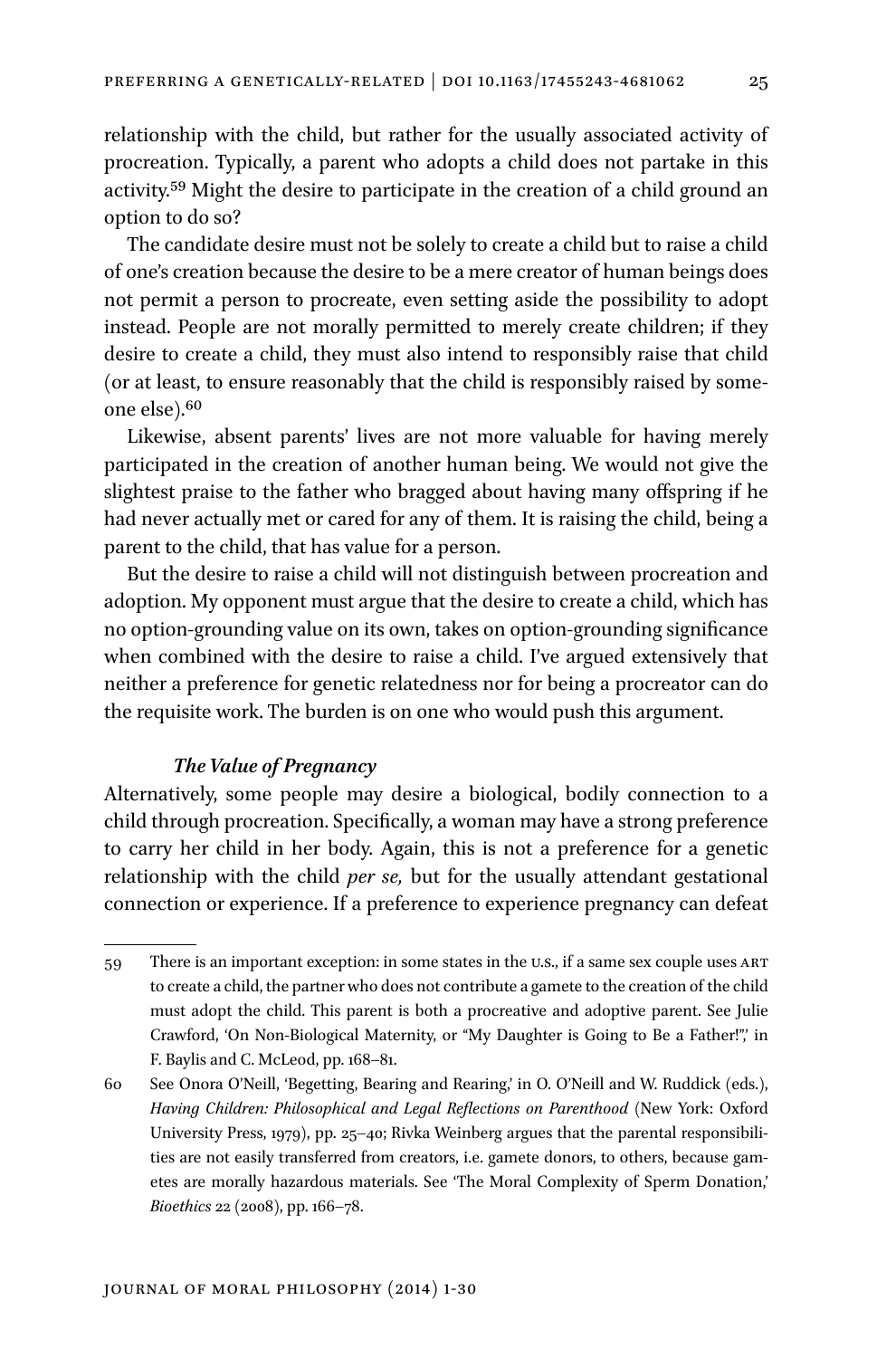a duty to adopt, then it will still count as a reason to have a genetic child insofar as genetic procreation is the easiest way for most women to experience pregnancy.61 Is the experience of being pregnant with one's child significant enough to ground an option to procreate rather than adopt? Advantages of pregnancy may include a gestational bond between mother and child and the unique experience of pregnancy for its own sake.

The gestational bond, however, though unique, is not the only means for forming a close mother-child bond. Mother-child attachment in infant adoptions occurs readily, and there is no difference in the quality of attachment.<sup>62</sup> Adoptive parents do not sacrifice an emotional connection with their children.

Another possibility is that pregnancy allows one to experience parenthood from the beginning of the child's life. Adoptive parents typically miss out on the birth of the child and oftentimes greater portions of the child's infancy or childhood. Clearly, it can be very important for a parent to wish to be present for those moments of her child's life and to desire to experience those stages of parenthood.

This preference does not favor procreation *per se* over adoption. Early infant adoption allows parents to experience all but the first moments of the child's life. In this case, the parent misses out on a very small portion of the child's life. This loss must be put into context. A parent of a child has a lifetime of moments for which to be present. $63$  A parent is no less a parent to a child because she was not present for certain moments of that child's life. Put in the proper context, the desire to be present for certain moments of a child's life could hardly favor procreation over infant adoption.

Then perhaps the desire is to experience pregnancy itself. The experience of carrying and nurturing nascent human life inside one's body is profound. A woman may desire to know what this feels like, and to experience quickening and the process of giving birth. Adoptive mothers miss out on this experience, which appears to some to be a great sacrifice.

A balanced portrait of the value of the pregnancy experience must include mention of the comparative advantages of adoption, as well as pregnancy's

<sup>61</sup> It would also, presumably, justify an option to carry a child from a donor egg, against a duty to adopt, other things being equal.

<sup>62</sup> See Van den Dries, et al., 'Fostering Security?' pp. 410–421. In infant adoptions, there is no difference in "psychological adjustment and coping behavior" between first-time adoptive parents and first-time biological parents. See R. Levy-Shiff, O. Bar, & D. Har-Even, 'Psychological adjustment of adoptive parents-to-be,' *American Journal of Orthopsychiatry* 60 (1990): 258–267. There is no significant difference with regard to mother-child attachment. See L. Singer, D.M. Brodzinsky, D. Ramsay, M. Steir, & E. Waters, 'Mother-infant attachment in adoptive families,' *Child Development* 56 (1985): 1543–1551.

<sup>63</sup> Friedrich makes this point in 'A Duty to Adopt?' p. 31.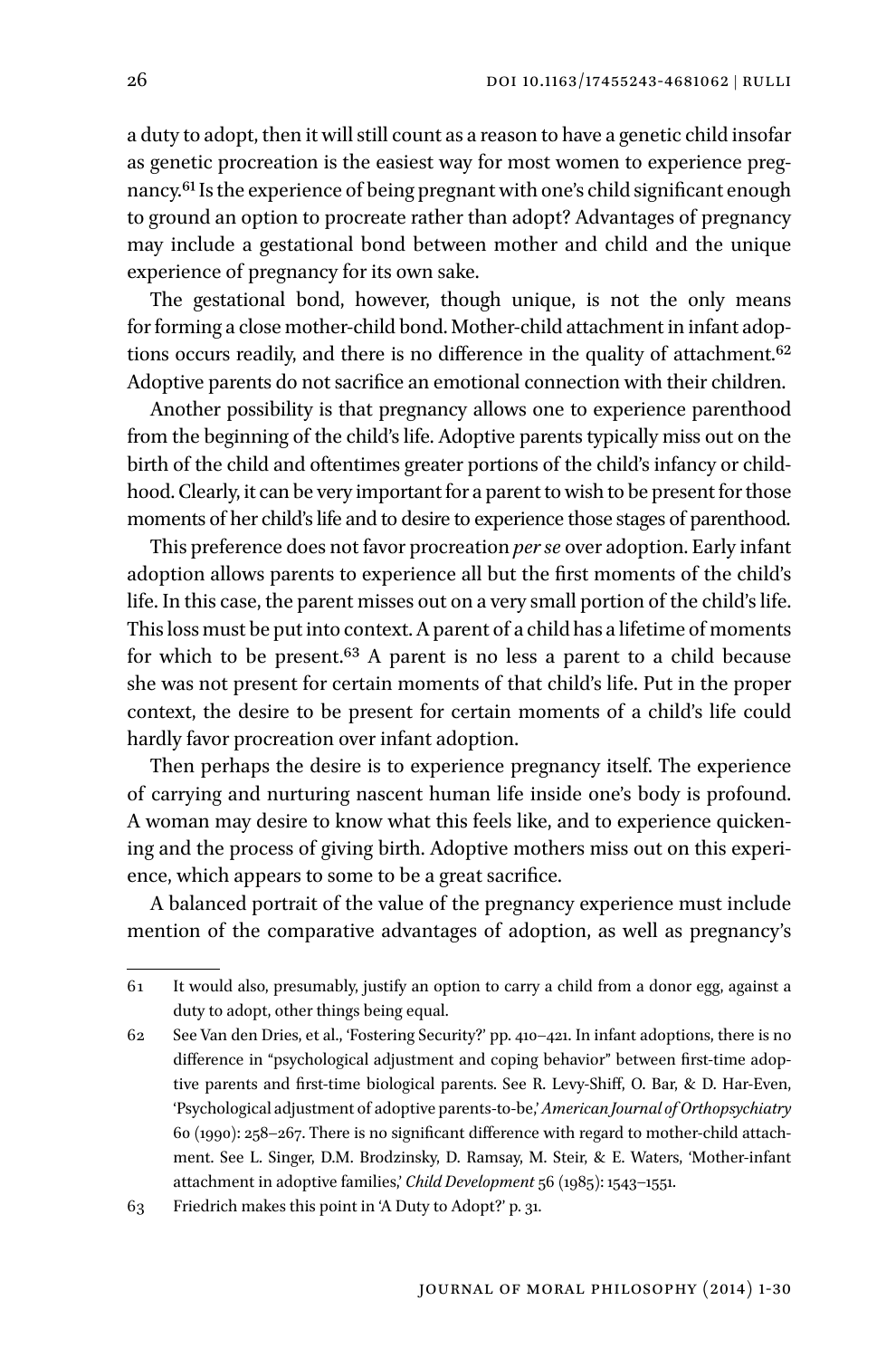significant drawbacks. There are advantages of adoption over pregnancy: "during the pre-adoptive or expectant period, adoptive parents expressed more satisfaction with their marriages and social support. Adoptive mothers were less depressed and had a greater sense of moral and familial self."64 On the whole, adoptive parents adjust well to the pre-adoption period, while biological parents have more problems related to pregnancy, self-image, and depression.65 Adoptive parents adjust well, if not better, than biological parents to the period leading up to a child's homecoming.

Furthermore, pregnancy brings with it many, often serious risks. At the least, pregnancies can be uncomfortable for women, inducing nausea, fatigue, headaches, and a host of other discomforts. Worse yet, they can be harmful: pregnancy-related illnesses include gestational diabetes, pre-eclampsia, and a possible link to the onset of autoimmune disorders.<sup>66</sup> Pregnancy causes permanent, often undesired changes to a woman's body (including to her feet, ribcage, breasts, and stomach). In some cases, a woman may be bed-ridden for several months to protect her pregnancy. In the most severe cases, delivery of the child can prove life-threatening.<sup>67</sup> All pregnancies are at risk of miscarriage, which involves lasting emotional costs to the prospective parents.<sup>68</sup> There are post-pregnancy complications as well. Many women endure physical trauma during delivery, which requires follow-up care or surgery. Postpartum depression occurs in up to 19 percent of women.<sup>69</sup> For many women, pregnancy is not a pleasant experience at all, and for some, it is a dangerous prospect. Not all women desire to experience pregnancy for these very reasons.<sup>70</sup>

Consideration of the true costs of pregnancy should temper the interest for many. I imagine, however, even with full recognition of the burdens inherent

<sup>64</sup> R. Levy-Schiff, O. Bar and D. Har-Even, 'Psychological Adjustment of Adoptive Parents To-be,' pp. 258–267.

<sup>65</sup> Ibid.

<sup>66</sup> Ali S. Khasan, Louise C. Kenny, Thomas M. Laursen, Uzma Mahmood, Preben B. Mortensen, Tine B. Henriksen, Keelin O'Donoghue, 'Pregnancy and the Risk of Autoimmune Disease,' *ploS one* 6 (2011). doi:10.1371/journal.pone.0019658.

<sup>67</sup> For maternal mortality rates by nation, see: < [https://www.cia.gov/library/publication](https://www.cia.gov/library/publications/the-world-factbook/rankorder/2223rank.html)s/ [the-world-factbook/rankorder/2223rank.html](https://www.cia.gov/library/publications/the-world-factbook/rankorder/2223rank.html) >. Last accessed June 12, 2014.

<sup>68</sup> 10–25 percent of clinically recognized pregnancies end in miscarriage. <[http://www](http://www.americanpregnancy.org/pregnancycomplications/miscarriage.html) [.americanpregnancy.org/pregnancycomplications/miscarriage.html>](http://www.americanpregnancy.org/pregnancycomplications/miscarriage.html). Last accessed June 12, 2014.

<sup>69</sup> 'Depression Among Women of Reproductive Age,' *Center for Disease Control and Prevention,* [<http://www.cdc.gov/reproductivehealth/Depression/>](http://www.cdc.gov/reproductivehealth/Depression/). Last accessed June 12, 2014.

<sup>70</sup> Due to the many costs involved in pregnancy, Anca Gheaus argues pregnancy is not an intrinsically desirable experience. Though pregnant women do receive the benefits of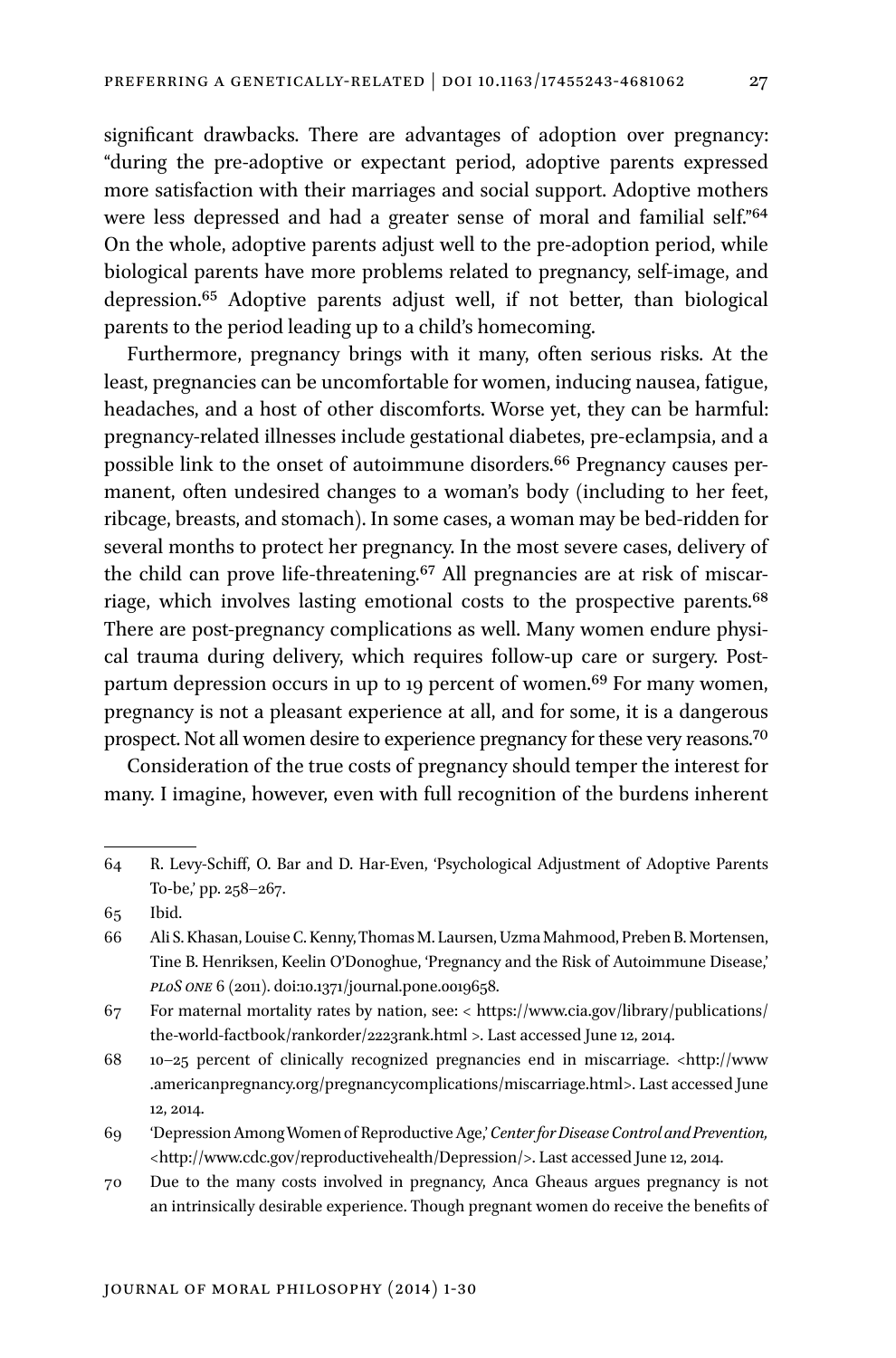in pregnancy, some women may still strongly desire to have this experience. Many of the most deeply meaningful activities involve considerable risk or are net costly. For some women, the experience of pregnancy might fit the conception of a project. To deny someone this experience may be to deny (what she takes to be) a foundational experience of being a *woman*.71 That is, pregnancy could greatly impact her conception of her life, its purpose, and the distinct character or shape of her life experiences. A desire for the pregnancy experience is not trivial and is not easily substitutable.72 The interest in pregnancy may arise to the level of a project. Thus, for some women, there may be an option to create rather than to adopt the child she will parent.73

A woman who strongly desires the pregnancy experience may have moral permission to create a child rather than adopt *for one of the children* she would bring into her family. This exemption would allow her to partake in the particular and un-substitutable experience of pregnancy. Once she has had this experience, the grounds for this moral exemption from a duty to adopt disappear, for she has now had the pregnancy experience.<sup>74</sup> The pregnancy exception is recognized by stating that the preference for a genetic child *generally* fails to defeat a *pro tanto* duty to adopt.

increased attention and care, these are direct responses to offset pregnancy's costs. Pregnancy is similar to illness or disability and is net costly. See 'The Right to Parent One's Biological Baby,' *The Journal of Political Philosophy* 20 (2012), pp. 432–455, at p. 448.

<sup>71</sup> The claim is not that all women would agree to this conception nor conform to it, but that some particular woman may permissibly view herself in this way. For examples of narratives in which women conceive of pregnancy as important to their self-conception as women, see Amy Mullin, *Reconceiving Pregnancy and Childcare: Ethics, Experience, and Reproductive Labor* (New York: Cambridge University Press, 2005), p. 31.

<sup>72</sup> Mullin cautions against over-emphasizing the uniqueness of pregnancy. She compares chosen pregnancies with other consciously undertaken projects, both intellectual and physical. Her arguments simultaneously serve to defend the status of chosen pregnancy as a project (in the sense of a chosen undertaking). See *Reconceiving Pregnancy,* pp. 46–55.

<sup>73</sup> This does not entail that one has a moral permission to experience pregnancy even if she does not intend to parent the child (she will give it up for adoption by suitable parents). For one, Gheaus says that the beneficial aspects of pregnancy are contingent upon the assumption one will raise the child. It is doubtful that pregnancy itself is intrinsically valuable, given that it is net costly without the desire to be a parent. See 'The Right to Parent One's Biological Baby,' p. 448. Further, there is a plausible *prima facie* responsibility to raise the child one creates; see fn. 60. Regardless, these concerns fall outside the scope of this paper, which focuses on permissions to procreate rather than adopt for prospective parents, not permission to merely procreate.

<sup>74</sup> Does this gestational exclusion apply to men? Some men may have the strong desire to experience pregnancy with their partner. Heterosexual men may inherit the exemption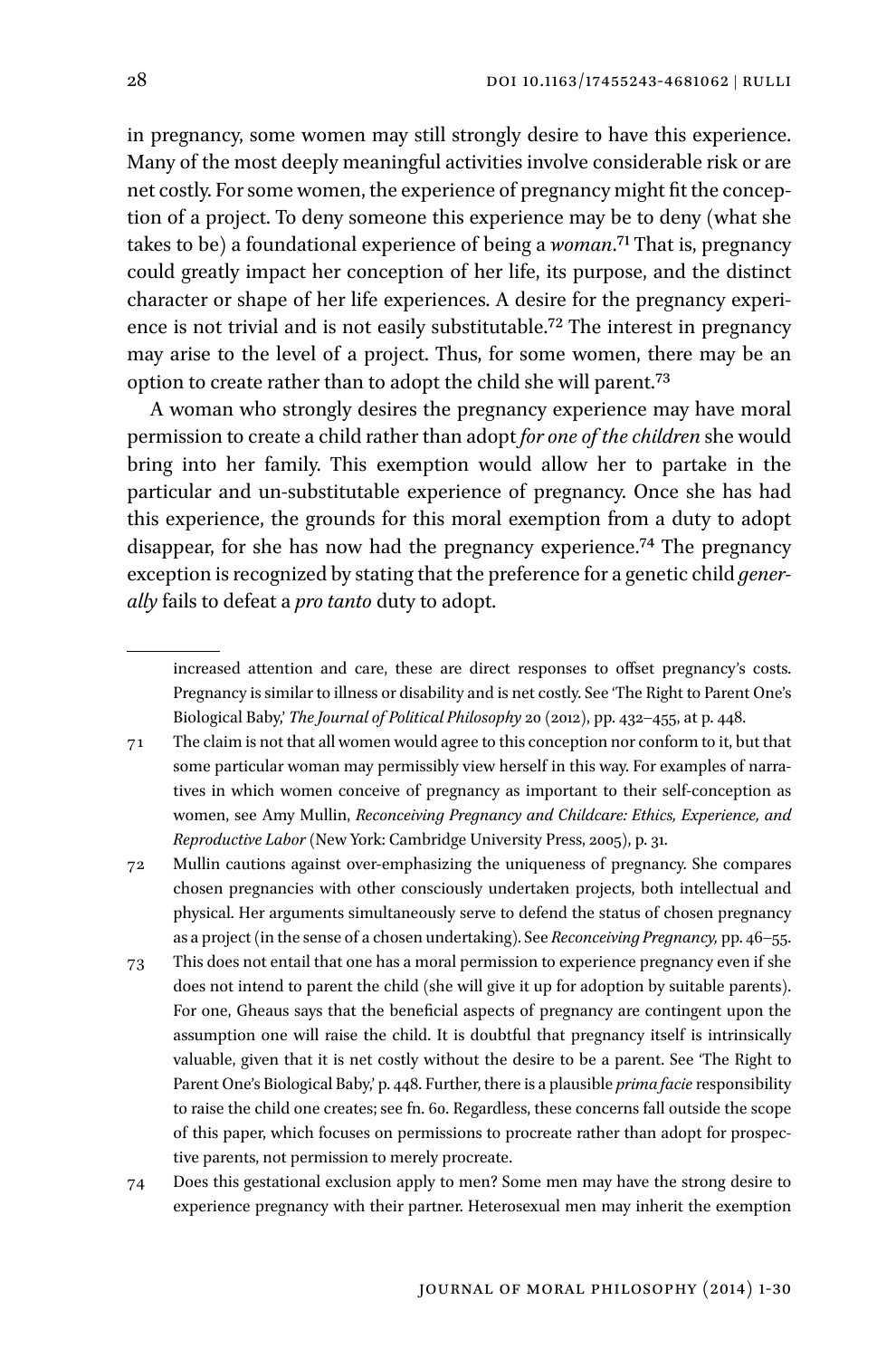### **Conclusion**

The reasons for wanting a genetic child do not defeat a *pro tanto* duty to adopt children instead, with a possible exception. These reasons are too trivial, presuppose the value of the genetic connection, are inappropriate in a normative parental context, or fail to make a relevant distinction between genetic and adopted children. A promising candidate for a onetime exception may be grounded in a woman's strong desire to experience pregnancy.

I have focused on the *essential* differences between procreation and adoption, as isolated by the *Safe Haven* case. The real world is more complicated than the *Safe Haven* scenario. Full argument for a duty to adopt must take into account these additional complexities and other potential costs in adoption. Adoptions in the real world are often financially expensive and logistically difficult. Further, *Safe Haven* involves infant adoption, yet the majority of adoptions may involve older children.75 Prospective adopters interested in infant children often face a lengthy waiting time. Additionally, childhood adjustment issues correlate with increased exposure of a child to pre-adoption

75 In 2007, domestic adoptions in the u.s. of children under the age of two comprised 24 percent of all unrelated, domestic adoptions. See National Council for Adoption, 'Adoption Factbook V,' E.A. Rosman, C.E. Johnson, and N.M. Callahan (eds.) (2011), p. 4. Approximately 40 percent of international adoptions involve children under the age of one, p. 29. Of course, the percentage of children available for adoption who are infants may not be the same as the percentage of adopted children who are infants; we lack concrete adoptability statistics. See fn. 7. Possibly, younger-aged children are overrepresented in the pool of children who are actually adopted.

from the duty to adopt if their female partners have an option-grounding reason to experience pregnancy. But some men with this strong desire do not have female partners who feel the intense desire for pregnancy. Could the male interest alone ground an option? (Of course, the female partner would have to be *open* to experiencing pregnancy. The male interest alone couldn't require her to experience it.)

The option for men to experience pregnancy through their partner will depend upon whether men's vicarious experience of pregnancy is sufficiently unique, intimate, and un-substitutable. This is because the force of the pregnancy interest is grounded in the deeply personal nature of the experience of carrying a life inside one's body. Men are excluded from this exact experience—though they may still experience their partner's pregnancy as deeply personal. Is this vicarious experience sufficiently unique, intense, and life-changing? Does this experience have a counterpart in adoption-expectancy that can adequately provide a substitute? These are, in part, empirical questions, which I leave open for further investigation.